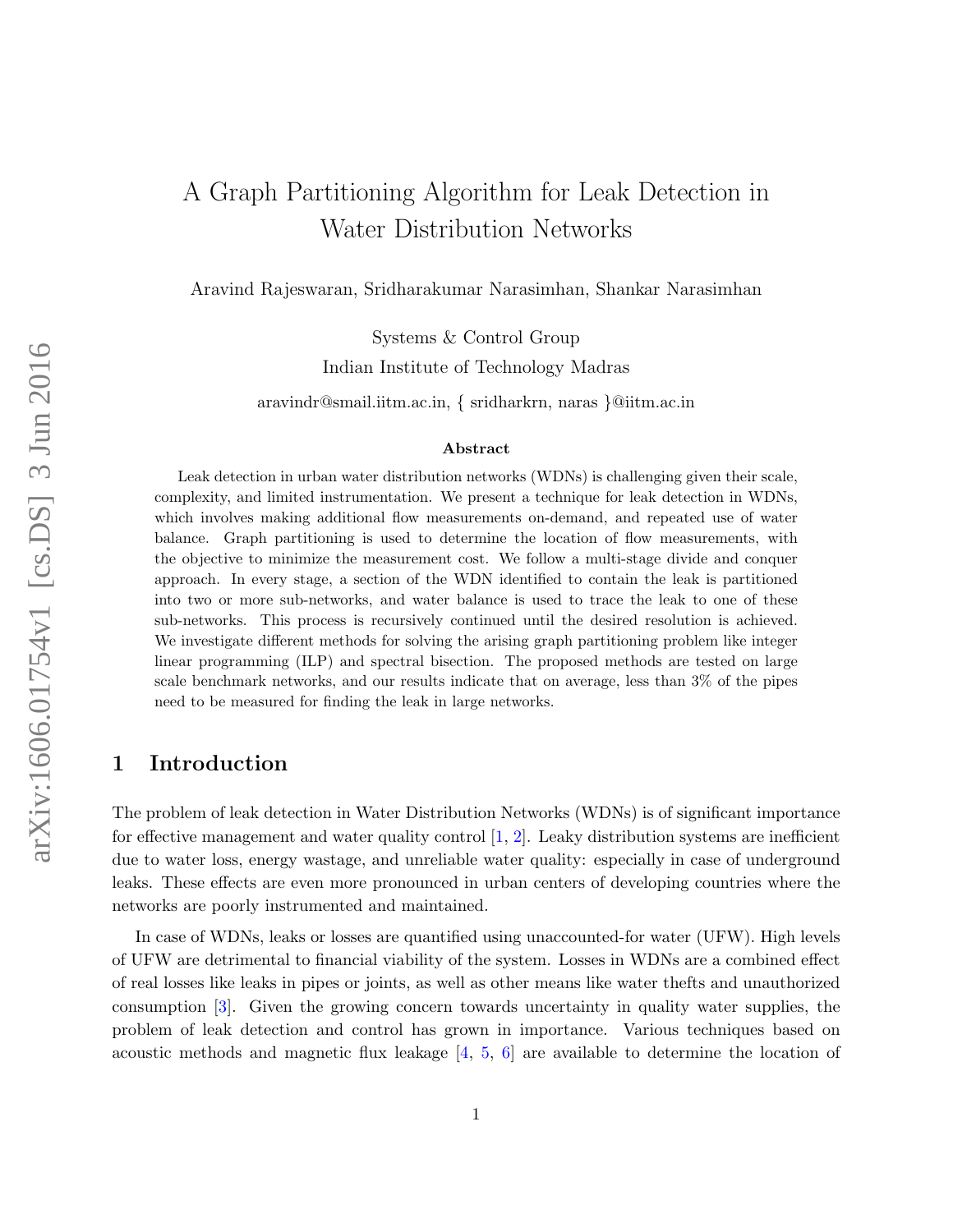defect (either small defect like corrosion, or large leaks) in a single pipe. However, these methods could be time consuming, expensive, or disruptive in nature. Thus, it is beneficial to use these techniques after narrowing down the leak to a small part of the network.

One approach to leak detection involves the use of hydraulic models and simulators. Available measurements are used to estimate the location of a leak which match the sensor measurements closely. This method is generally called inverse analysis [7] and requires solving a large optimization problem. In order to use this approach, measurements of flow rates and pressures at a large number of intermediate locations are required, in addition to source pressure and demand flows. In well instrumented networks, some flow and pressure sensors are installed for the purpose of District Metered Area (DMA) sectorization, but these are few in number. A more severe limitation of pressure-reading based methods is that predictions depend on precise estimates of model parameters like pipe friction factors, which are difficult to obtain. Practical applicability of this method to large scale networks have proven to be a hard task, as reported by some researchers [8, 9].

In order to overcome the above difficulties, and to explore a new line of research, we propose a method for leak detection which uses only flow measurements that are repeatedly performed on-demand in field campaigns. We call this process of obtaining flow measurement in a pipe (ondemand) as querying the pipe for flow. Further, since the only property of leak we exploit is loss of material (water), the method is equally applicable to any form of loss including thefts - which is not the case for hydraulic model based methods. Even though we show results of our method on WDNs, the method itself is much more general and pertains to any distribution system obeying conservation laws.



Figure 1: Illustration of querying the edges for flows and identifying the leaky part of the network.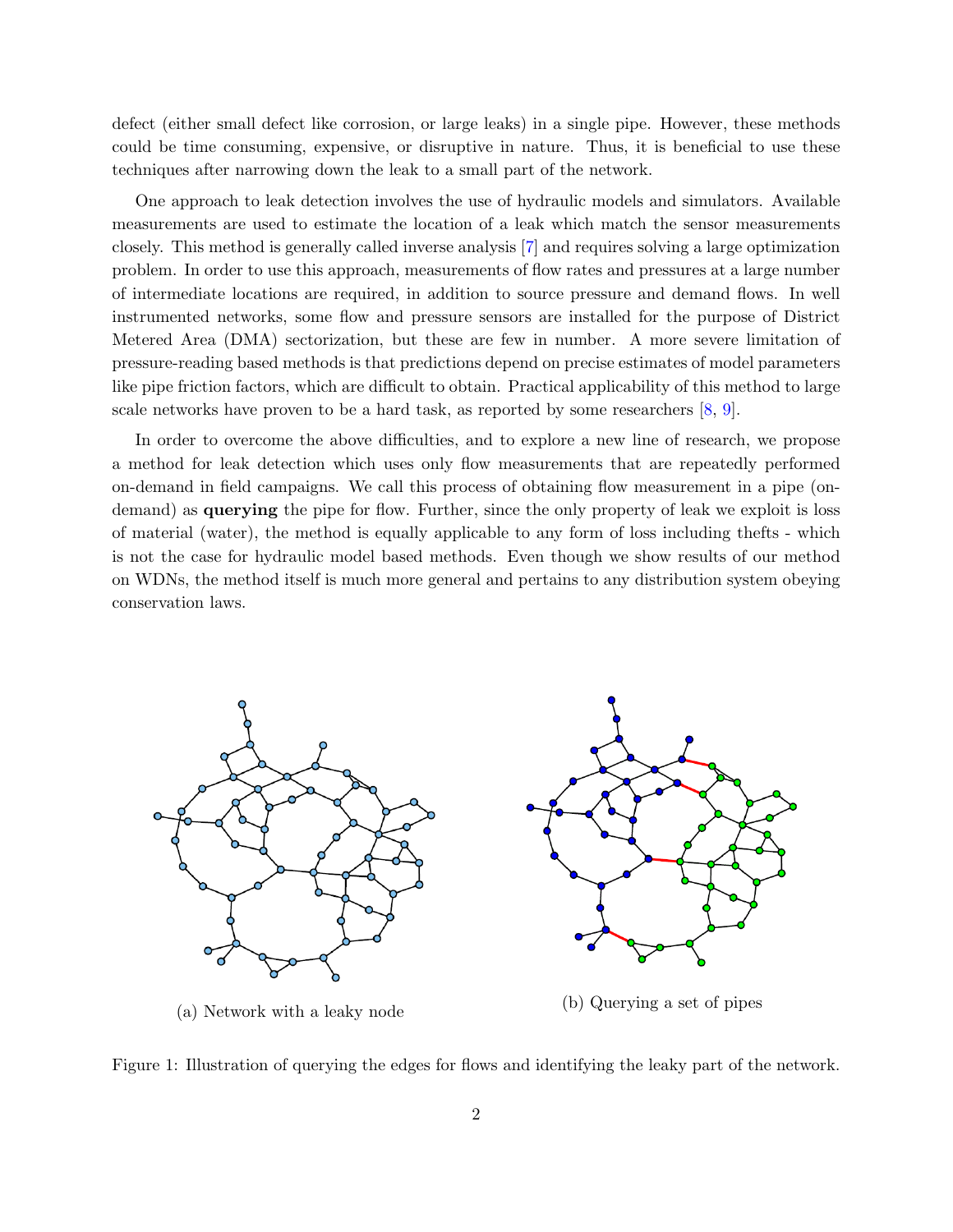To briefly illustrate the idea, consider the network shown in Fig. 1(a). Let us say that some node in this network is leaky, and our objective is to find it. By querying the edges in red in Fig. 1(b), we can trace the leak to either of the two parts of the network (shown in blue and green). This is possible by exploiting water balance (or conservation laws in general) as will be shown in subsequent sections. By performing this operation repeatedly, we can arrive at a small part of the network which contains the leak.

Querying a pipe requires access to it, which may be buried underground at a depth of about two meters. Hence, there is a non-negligible cost associated with every query. Therefore, it is important to minimize queries (or query cost), which requires a strategic field campaign. An ideal field campaign should possess the following characteristics: (i) it should be systematic and arise out of a clear objective; (ii) it should scale to large sectors or the whole network in absence of DMAs; (iii) must be capable of assimilating information from other sources (like existing sensors); (iv) should be optimal, requiring only few queries. An algorithmic solution to development of such a field campaign is the subject of this paper.

# 2 Review of Algebraic Graph Theory

Before the formal problem setup, we briefly review the basics of algebraic graph theory relevant to this work. Specifically, we review the representation of WDNs as graphs and matrices, and survey relevant properties. See chapter 7 of [10] for further discussion.

**Definition 2.1** A graph  $(G)$  is a tuple  $G(N, E)$  comprising the set of vertices N and edges E which are 2-element subsets of  $N$ . The number of vertices and edges in the graph are n and m respectively. The graph could be directed or undirected. We use the following terms interchangably to suit the particular context: graph and network; vertices and nodes; edges, links, and pipes.

The nodes of the network can be classified as source nodes where water is fed into the network, demand nodes or sink nodes where water is removed from the network for supplying to the consumers, and transmission nodes which aid in redistributing the flows. The edges of the network represent the pipes of the WDN. We choose an undirected graph representation for the network. However, we associate a sign convention with each edge to help identify the direction of flow. Flow will be negative if it is in the opposite direction to the chosen sign.

**Definition 2.2** The adjacency matrix is defined by the relationship:  $A_{ij} = 1$  if nodes i and j are connected by a pipe and 0 otherwise.

Definition 2.3 The directed incidence matrix **J** is defined by the relationship:

$$
J_{ik} = \begin{cases} +1 & \text{if edge k connects nodes i and j, and } i < j \\ -1 & \text{if edge k connects nodes i and j, and } i > j \\ 0 & \text{if edge k is not incident on node i} \end{cases}
$$

The sign convention for J can in fact be chosen arbitrarily and the above assignment is only one particular choice.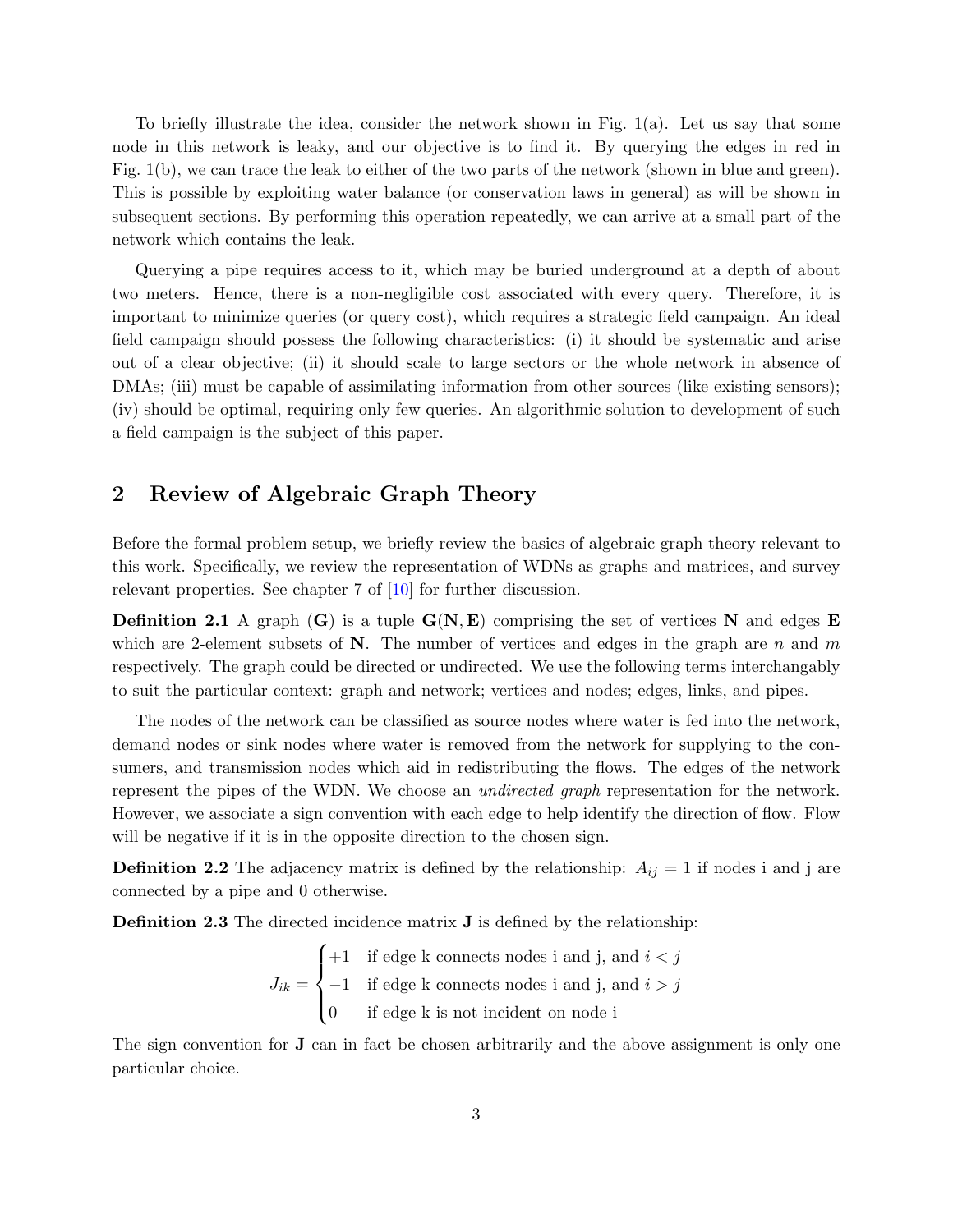**Definition 2.4** The degree of node  $i$ , is the number of edges incident on the node and denoted by deg(i). The degree matrix  $\bf{D}$  is a diagonal matrix containing the degree of each node along the diagonal entries, i.e.,  $D_{ii} = deg(i)$  and  $D_{ij} = 0, i \neq j$ .

**Definition 2.5** The Laplacian (L) of a graph is defined by the relationship  $\mathbf{L} = \mathbf{D} - \mathbf{A}$ , where  $\mathbf{D}$ and A are the degree and adjacency matrices, respectively.

The adjacency and incidence matrices characterize the network completely. The other matrices can be computed with their knowledge. We also review some useful properties of these matrices.

Property 2.1 The Laplacian matrix is positive semi-definite.

**Property 2.2** The smallest eigenvalue of the Laplacian matrix is 0. The vector  $\mathbf{v} = [1, 1, \dots, 1]^T$ (or simply  $v = 1$ ) satisfies  $Lv = 0$  and hence is an eigenvector correpsonding to the 0 eigenvalue and belongs to the nullspace of L.

Property 2.3 The number of times 0 appears as an eigenvalue of the Laplacian (both algebraic and geometric multiplicity) is the number of connected components in the graph.

**Proposition** The Laplacian matrix is identically equal to the positive semi-definite matrix  $JJ<sup>T</sup>$ 

#### Proof

Define  $\mathbf{Z} = \mathbf{J}\mathbf{J}^{\mathbf{T}} - \mathbf{L}$  with eigenvalues  $\lambda_1, \ldots, \lambda_n$  and corresponding eigenvectors  $\mathbf{v}_1, \ldots, \mathbf{v}_n$ . From direct verification,  $\mathbf{x}^T \mathbf{J} \mathbf{J}^T \mathbf{x} = \sum_{(i,j) \in \mathbf{E}} (x_i - x_j)^2 = \mathbf{x}^T \mathbf{L} \mathbf{x}$   $\forall \mathbf{x}$ . Hence,  $\mathbf{x}^T \mathbf{Z} \mathbf{x} = 0$   $\forall \mathbf{x}$  and in particular holds true for the eigenvectors, i.e.,  $\mathbf{v_i^T} \mathbf{Z} \mathbf{v_i} = \lambda_i \mathbf{v_i^T} \mathbf{v_i} = 0$ . This implies that all eigenvalues  $\lambda_i$ are 0 and hence  $\mathbf{Z} = \mathbf{0}$  implying  $\mathbf{J} \mathbf{J}^{\mathbf{T}} = \mathbf{L}$ 

Definition 2.6 A subgraph  $S(N_S, E_S)$  is formed from a graph  $G(N, E)$  such that  $N_S \subseteq N$  and  $\mathbf{E}_\mathbf{S}$  contains all the edges with both endpoints in  $\mathbf{N}_\mathbf{S}.$ 

**Definition 2.7** A partition of  $G(N, E)$  consists of two subgraphs S and  $\bar{S}$  such that  $N_{\bar{S}} = N \setminus N_S$ 

**Definition 2.8** The cut-set of partition  $(S,\bar{S})$  is the set of all edges having one endpoint in  $N_S$ and the other in  $\mathbf{N}_{\bar{\mathbf{S}}}\text{. Formally, cut}(\mathbf{S}, \bar{\mathbf{S}}) = \mathbf{E} \setminus (\mathbf{E}_{\bar{\mathbf{S}}} \cup \mathbf{E}_{\bar{\mathbf{S}}})$ 

**Definition 2.9** If each edge is associated with a cost, then the cut-cost of partition  $(S, S)$  is the sum of costs of each edge present in the cut-set. We denote this with  $R(S,\bar{S})$ 

**Definition 2.10** Graph partitioning problem: Find a partition that minimizes  $R(S, \bar{S})$ , while satisfying certain constraints (typically cardinality constraints on  $N<sub>S</sub>$ ). A partition is said to be balanced if the number of nodes in the partitions are approximately equal.

### 3 Problem Formulation

In this section, we first present the problem statement in the most general form. Next, present a protocol which describes our formulation and solution procedure. Finally, we also present an example to illustrate both the problem and the protocol.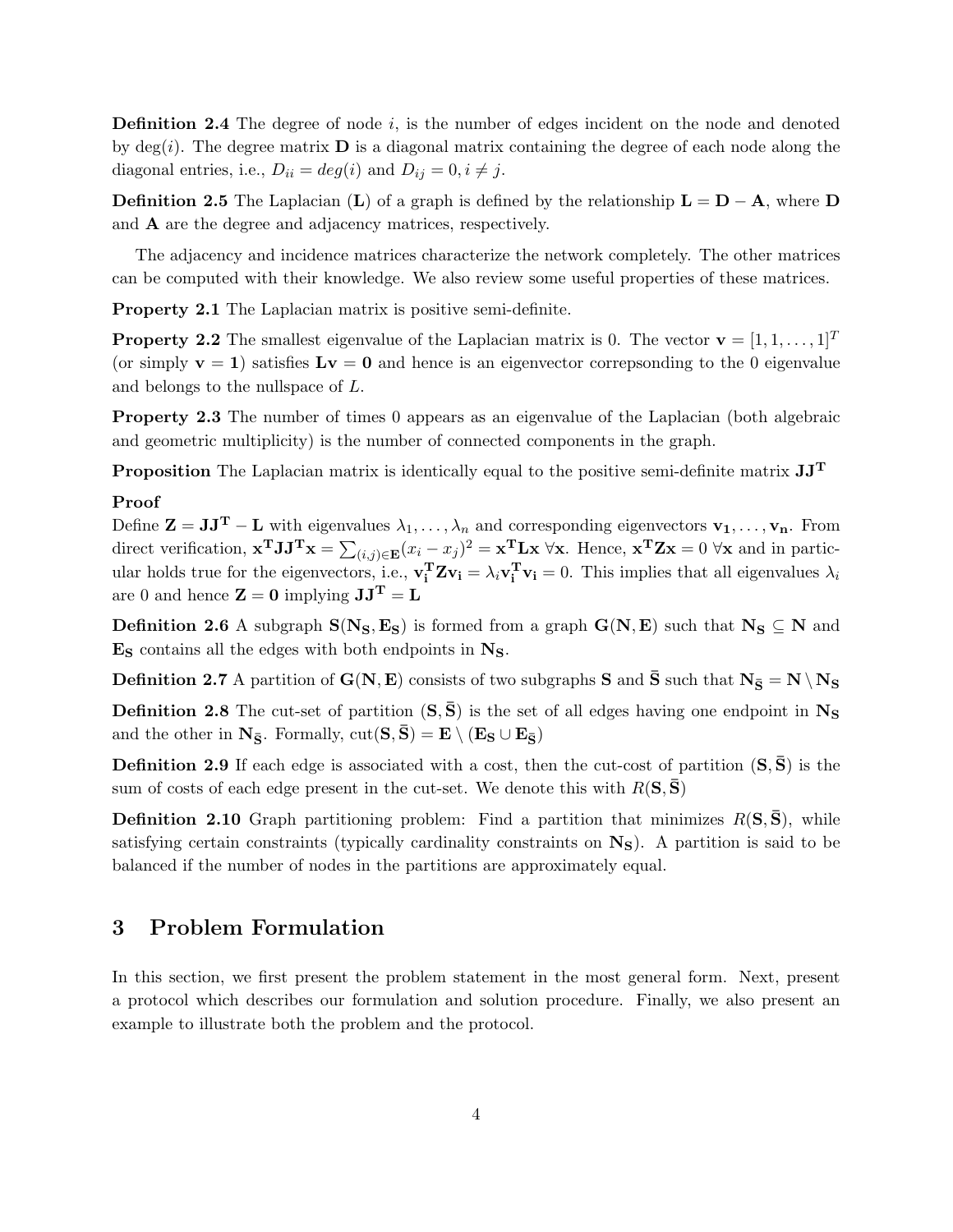The general objective of leak detection is to locate the (or all) leaky unit (pipe or junction) using the information that is available about the network. Invariably, additional information in the form of some flow or pressure readings; and system parameters like effective dimension and friction factor of pipes would be required. Hence, most leak detection procedures address in some form, the trade-off between accuracy or confidence of identified leak and collection of additional information. Due to difficulties in obtaining some of these parameters (like friction factor) and other reasons specified in Section I, we explore a procedure which requires the use of only flow measurements which are queried on demand. We first present the assumptions made in the formulation.

- 1. The WDN is in steady state condition.
- 2. The topology of the WDN (ie the graph representation) is known.
- 3. We possess portable flow meters which can detect the flow rate as well as direction. One example is ultrasonic flow meters which use time of flight principle.

Additionally, we make the following assumptions to simplify and aid the presentation. We will later show simple methods to avoid them.

- 1. All supply (source) and demand (consumption) flow rates are measured continuously. No other permanent sensors are available. We later present techniques to incorporate any additional sensors that may be available.
- 2. There is only one leak in the network, and it is present in a node. The algorithm naturally extends to multiple leaks and leaks along any point of the pipe as well.
- 3. The sensors measurements are noiseless. If the measurements contain random errors or bias, we can overcome this by using various statistical techniques for decision making [11, 12].

With these assumptions, we now present the protocol. The goal is to find a partitioning algorithm for the protocol that will minimize the Cost.

| <b>Protocol 1:</b> Leak detection procedure                                                                                                                                            |
|----------------------------------------------------------------------------------------------------------------------------------------------------------------------------------------|
| <b>Input:</b> Graph $L(N, E)$ containing leaky node, $\delta$ (threshold)                                                                                                              |
| Initialize: $G \leftarrow L$ ; Cost $\leftarrow 0$                                                                                                                                     |
| while $size(G) > \delta$ do                                                                                                                                                            |
|                                                                                                                                                                                        |
| $\begin{aligned} &(\mathbf{S},\mathbf{\bar{S}})\leftarrow\text{partition}~(\mathbf{G})\\ &\mathbf{G}\leftarrow\text{find leaky partition}~(\mathbf{S},\mathbf{\bar{S}}) \end{aligned}$ |
| $Cost \leftarrow Cost + R(S, \bar{S})$                                                                                                                                                 |
| end                                                                                                                                                                                    |
| <b>Result:</b> Leaky node is in vertex set of G                                                                                                                                        |

Each step in the loop will be presented in greater detail in subsequent sections. We devote two sections (4 and 5) for development of the partitioning algorithm. Section 3.1 provides an example to illustrate the idea. Section 3.2 outlines the procedure to find the leaky partition using water balance. Finally, we present some extensions to the protocol in Section 8 and appendix.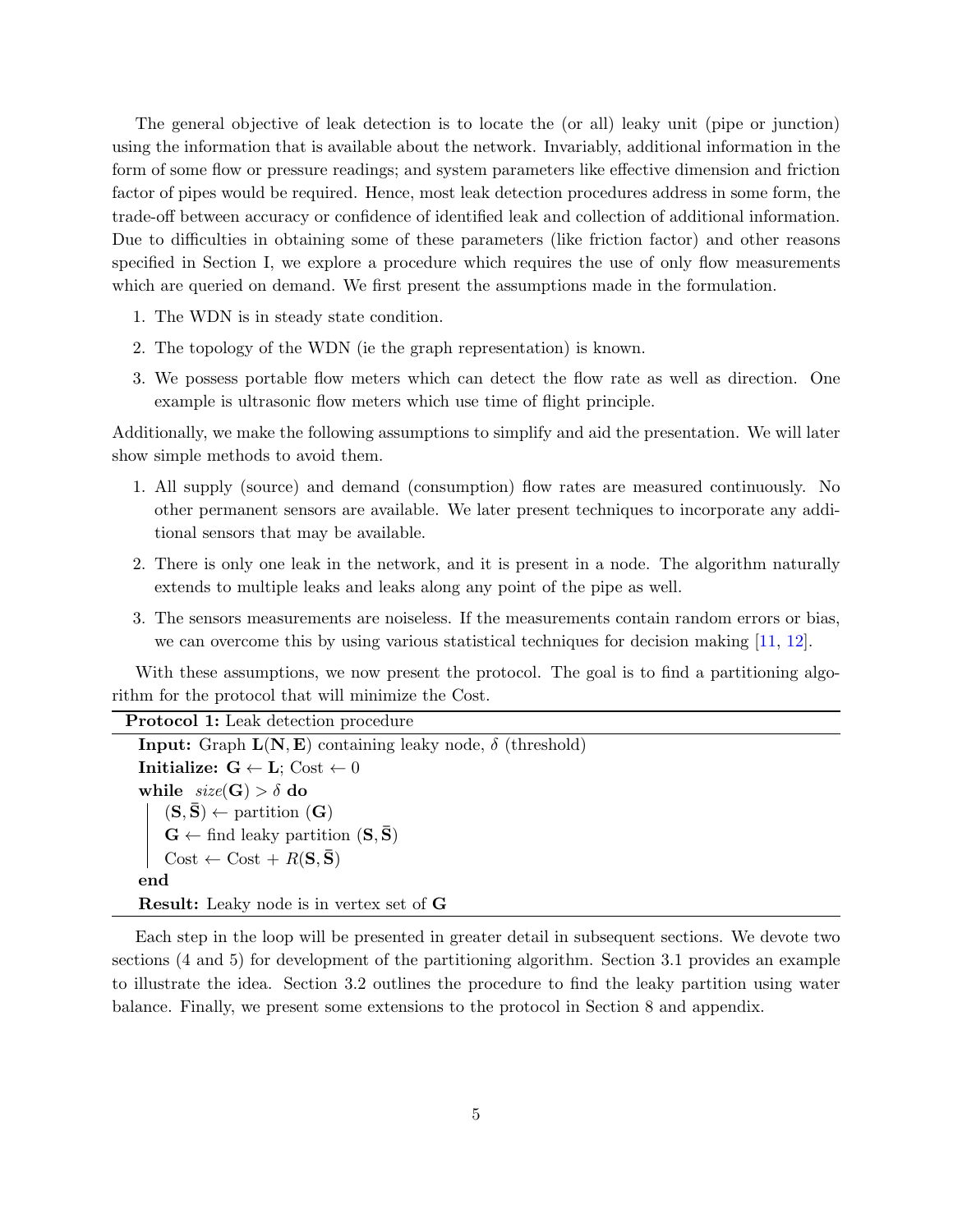#### 3.1 Illustrative Example

Consider the WDN shown in Fig. 2(a) where nodes  $S_1, S_2$  are supply nodes,  $D_1, D_2, D_3, D_4$  are demand nodes, and  $T_1$  is a transmission node. The demand and supply rates are measured and the values are presented next to the respective nodes (with signs). The different figures represent the information that is uncovered about the network through the querying process. From Fig.  $2(a)$ , we can see that a total of 30 flow units are supplied (at  $S_1$  and  $S_2$ ), whereas only 29 units are consumed at the demand nodes  $(D_1 \text{ to } D_4)$ . Since the network is in steady state, this is possible only when 1 unit of flow is removed from the system in the form of a leak. Thus, a water balance reveals the presence of a leak, and our objective is to find the location.

It is clearly not possible to identify the leak based on Fig. 2(a), but only ascertain that there is one. We make a query of measurement  $(M_1)$  as shown, which produces the two partitions shown in Fig.  $2(b_1)$  and Fig.  $2(b_2)$ . A similar balance indicates that the leak is present in the sub-graph comprised of the nodes  $\{S_1, T_1, D_1, D_2\}$ . Note that we must add the additional source term of  $M_1$ to the subgraph in order to account for the external flows to or from this subgraph. We proceed further by querying additional edges for flows as shown in Fig.  $2(d_1)$  and Fig.  $2(d_2)$ . This approach can be mathematically formalized and presented as an optimization problem with the objective to minimize the query cost in the protocol presented earlier.



Figure 2: Illustrative example on a simple flow network:  $S_i$ ,  $D_i$ ,  $T_i$  represent source, demand, and transmission nodes respectively. Production and consumption rates are also shown.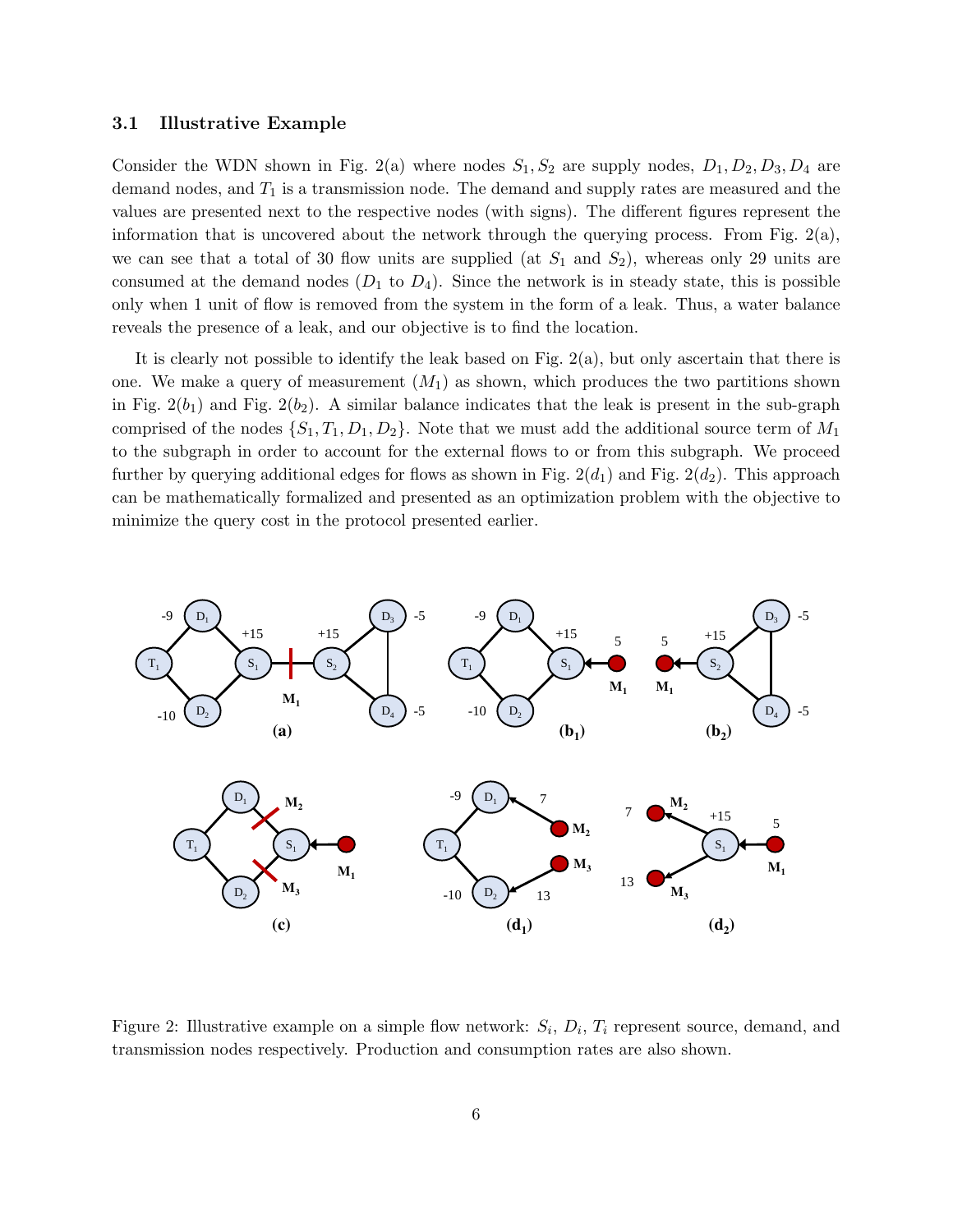### 3.2 Water balance for identifying leaks

Water balance is a special case of mass conservation. When considering a generic envelope encompassing a set of nodes and edges, it is possible to perform a water balance around this envelope given knowledge of source and sink terms within the envelope (assumed known) and flow rates in the pipes crossing the envelope boundary (which are to be measured/queried). This idea is illustrated in Fig. 3. The generalized balance equation under steady state condition takes the form:

#### $in +$  production  $=$  out  $+$  consumption

Hence knowledge of flow direction is required to correctly apply the balance equation, for which we need appropriate instrumentation. If such instrumentation is not available, alternate methods to ascertain flow direction must be used. One approach could be to use nominal case hydraulic simulations, and assume the flow directions do not change in presence of leak. This is likely valid only if the magnitude of leak is small. In general, we assume that either appropriate instrumentation or alternate methods to find flow directions are available. For the envelope shown in Fig. 3, we see that in=30, production=20, out=10, and consumption=35. Hence the balance is violated, and 5 units of flow are unaccounted for. Thus, the leak can be traced to this small part of a larger WDN.



Figure 3: Envelope around a sub-network of source, sink, and transmission nodes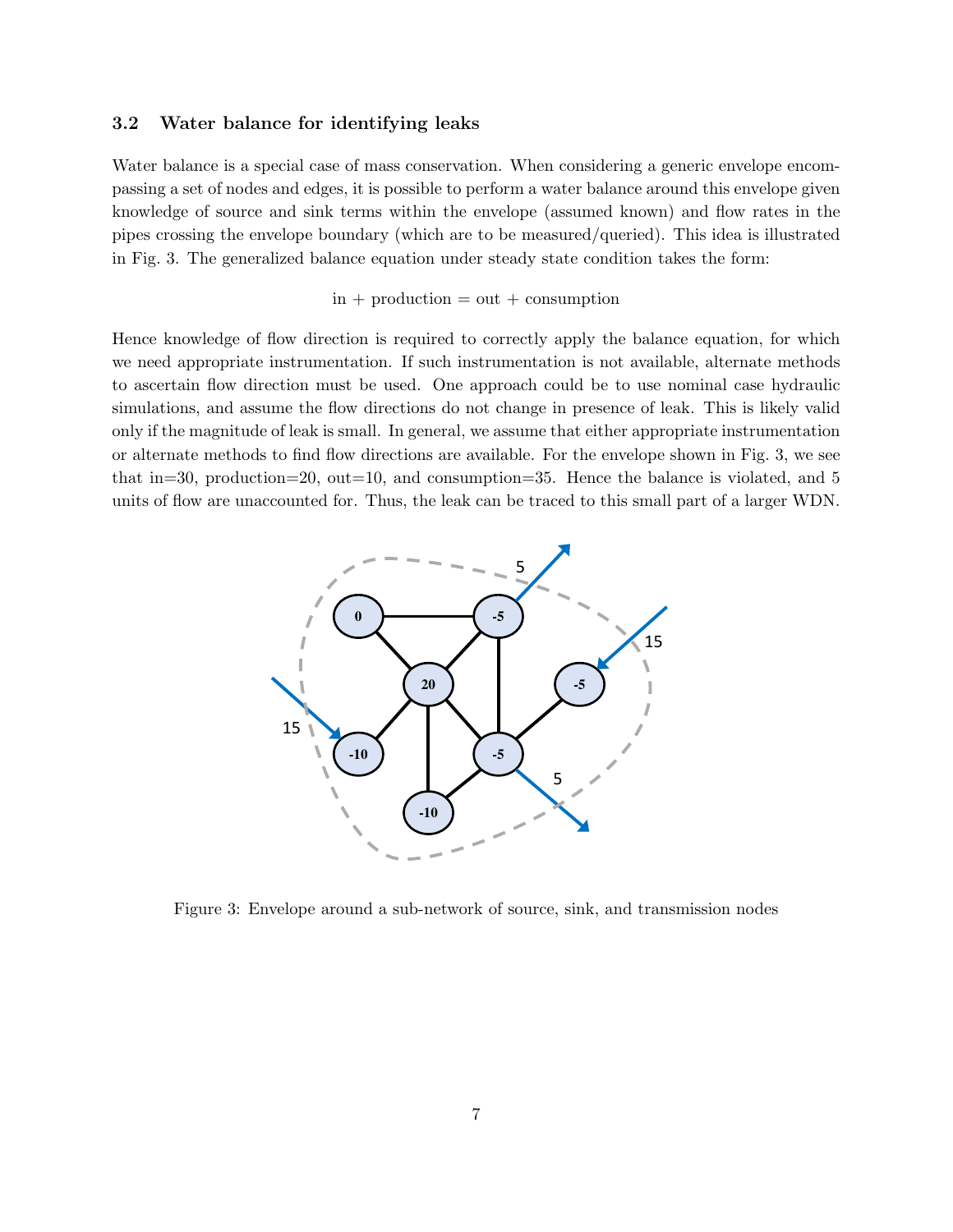### 4 Graph Partitioning - ILP formulation

In this section we motivate the graph partitioning procedure and provide various Integer Linear Programming (ILP) formulations for the same. As per Protocol 1, we require a partitioning algorithm that will minimize the Cost. In practice, finding a partitioning algorithm or policy for minimizing the cumulative Cost is difficult. This is because for any partition, we will not know which subgraph contains the leak till the partition is actually made and the corresponding cost incurred. Thus, the number of possibilities which we need to search over is exponentially large. To overcome this, we provide an approximate approach or heuristic where at each iteration in the protocol loop, we minimize only  $R(S,\bar{S})$  subject to some constraints which indirectly take into account costs incurred in subsequent iterations.

We define an indicator variable  $\mathbf{x} \in \{0,1\}^n$  that indicates the partition to which a node belongs. Formally,  $x_i$  is defined as follows:  $x_i = 1$  implies node  $i \in S$  and  $x_i = 0$  implies node  $i \in \overline{S}$ . We restrict our attention to the non-trivial case of a connected graph. Consider the  $k<sup>th</sup>$  element of  $J<sup>T</sup>x$ , where edge k connects nodes i and j.

$$
\sum_{l=1}^{l=n} J_{lk} x_l = J_{ik} x_i + J_{jk} x_j
$$

This is because only two rows of the  $k^{\text{th}}$  column of **J** are non zero (by construction). Further, assuming without loss of generality that  $i < j$ ,

$$
J_{ik}x_i + J_{jk}x_j = x_i - x_j
$$

We now make the following observations:

$$
\sum_{l=1}^{l=n} J_{lk} x_l = x_i - x_j = \begin{cases} 0 & x_i = 1, x_j = 1 \text{ or } x_i = 0, x_j = 0\\ 1 & x_i = 1 \& x_j = 0\\ -1 & x_i = 0 \& x_j = 1 \end{cases}
$$

The cut-size is the number of non-zero entries in the vector  $J^T x$ . This is related to  $R(S, \bar{S})$  as:

$$
R(\mathbf{S}, \bar{\mathbf{S}}) = \sum_{k=1}^{k=m} w_k \left| \sum_{l=1}^{l=n} J_{lk} x_l \right| \tag{1}
$$

Where the cost of querying edge k is  $w_k$ . When presenting the results, we set  $w_k = 1 \forall k$ , but it is clear that the method naturally extends to arbitrary values. As a proxy for minimizing the Cost, we propose to minimize  $R(S, \bar{S})$  while ensuring that the partitions are balanced. This constraint is important to avoid partitions that myopically reduce  $R(S, S)$  to provide lopsided partitions which may endure large cut-costs in subsequent iterations. Parallels can be drawn with binary search, except that in our problem cost for different splits are different. The two objectives of minimizing  $R(S, S)$  and keeping the partition balanced are likely to be conflicting. Thus it is natural to pose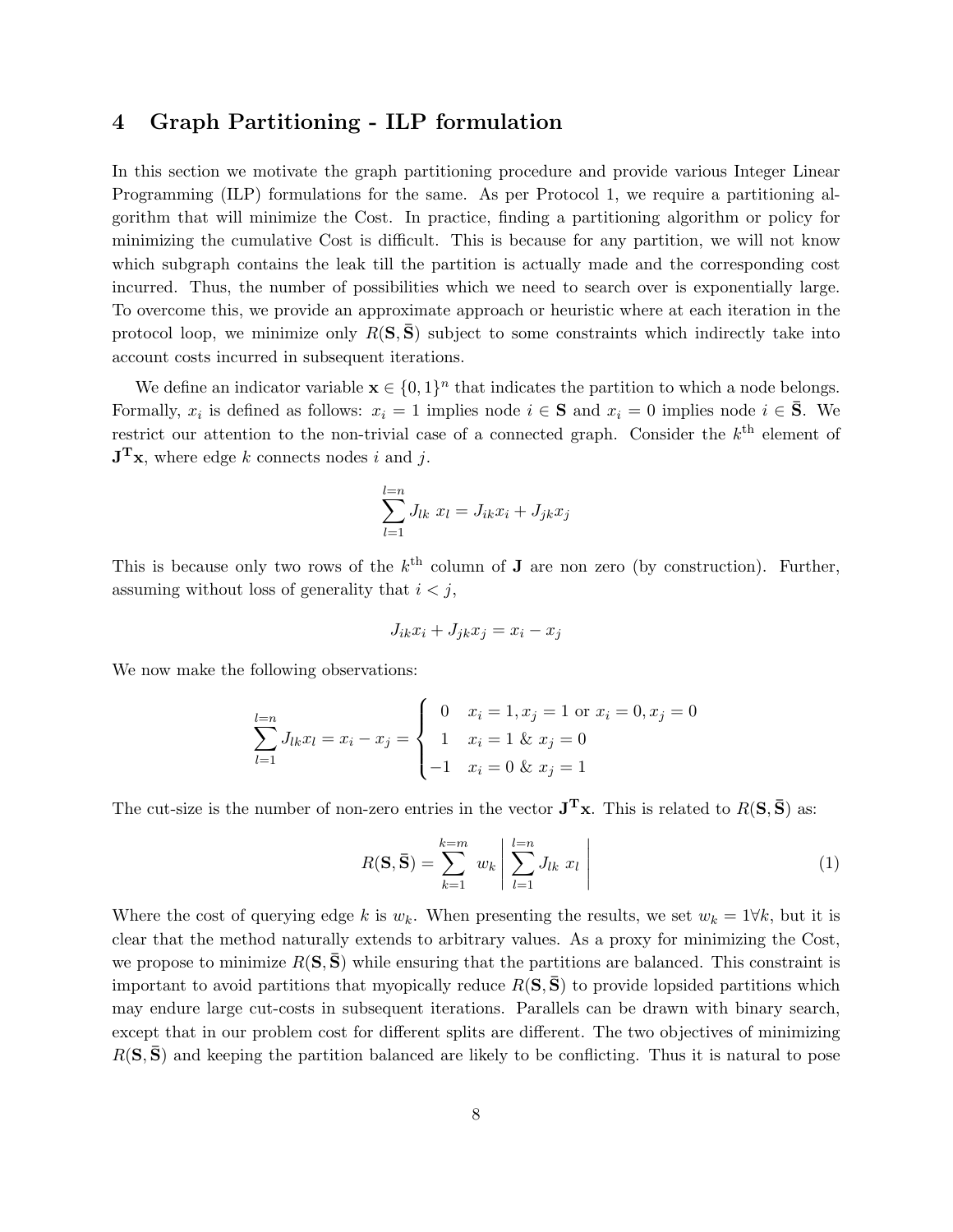the problem generally as a multi-objective optimization problem.

$$
\min_{\mathbf{x}} \quad \left| n - 2 \times \sum_{i=1}^{i=n} x_i \right| \quad \text{and} \quad \sum_{k=1}^{k=m} w_k \left| \sum_{l=1}^{l=n} J_{lk} x_l \right|
$$
\n
$$
\text{s.t.} \quad \mathbf{x} \in \{0, 1\}^n \tag{2}
$$

We first propose to remove the absolute expressions so that we can formulate the problem as a standard ILP. Consider the constraint:

$$
2 \times \sum_{i=1}^{i=n} x_i \le n
$$

This serves dual purposes. Firstly, it removes the absolute value expression in the first objective. Additionally, it helps in pruning the search space by removing symmetries. For any feasible solution x the solution  $1 - x$  is equally valid and would produce the same value for the objective function. By introducing the above constraint, this symmetry is broken. In order to remove the absolute value expression in the second objective, we introduce two new m-vectors  $(t_1 \text{ and } t_2)$  as decision variables such that:

$$
\mathbf{t_1} - \mathbf{t_2} = \mathbf{J}^{\mathbf{T}} \mathbf{x}
$$

$$
\mathbf{t_1} + \mathbf{t_2} \le \mathbf{1}
$$

$$
\mathbf{t_1} \in [0, 1]^m \quad \mathbf{t_2} \in [0, 1]^m
$$

Minimizing the second objective is now equivalent to minimizing  $\sum_{k=1}^{m} t_1(k) + t_2(k)$ , since an element of the vectors,  $t_1(k)$  or  $t_2(k)$  take the value 1 only when  $x_i - x_j = \pm 1$ , and are forced to 0 (minimization) whenever  $x_i - x_j = 0$ . Hence the optimization problem can now be written as:

$$
\begin{aligned}\n&\text{Size Display} \\
&\text{min. } \quad \overbrace{(-2 \times 1^T \mathbf{x})}^{\text{Citz Disparity}} \text{ and } \overbrace{(\mathbf{w}^{\mathrm{T}} \mathbf{t}_1 + \mathbf{w}^{\mathrm{T}} \mathbf{t}_2)}^{\text{Cut-Cost}} \\
&\text{s.t. } \quad \mathbf{t}_1 - \mathbf{t}_2 = \mathbf{J}^{\mathrm{T}} \mathbf{x} \\
&\mathbf{t}_1 + \mathbf{t}_2 \le 1 \\
&\mathbf{1}^{\mathrm{T}} \mathbf{x} \le 0.5n \\
&\mathbf{x} \in \{0, 1\}^n \quad \mathbf{t}_1 \in [0, 1]^m \quad \mathbf{t}_2 \in [0, 1]^m\n\end{aligned} \tag{3}
$$

Since the problem formulation is that of a multi objective optimization problem, there are many different ways to solve it. Each method is based on some notion of the relative importance of the different objective terms. One simple method is to scalarize the objective function by assigning relative weights to the different objective terms. In this case however, there is no obvious metric to trade off one for the other. One suggested method in literature is normalized cuts [13], which proposes a ratio measure. However, in our problem, the end goal is to minimize Cost, for which the n-cut scalarization doesn't have a clear physical interpretation. We study two different paradigms which provide better physical insight for this application.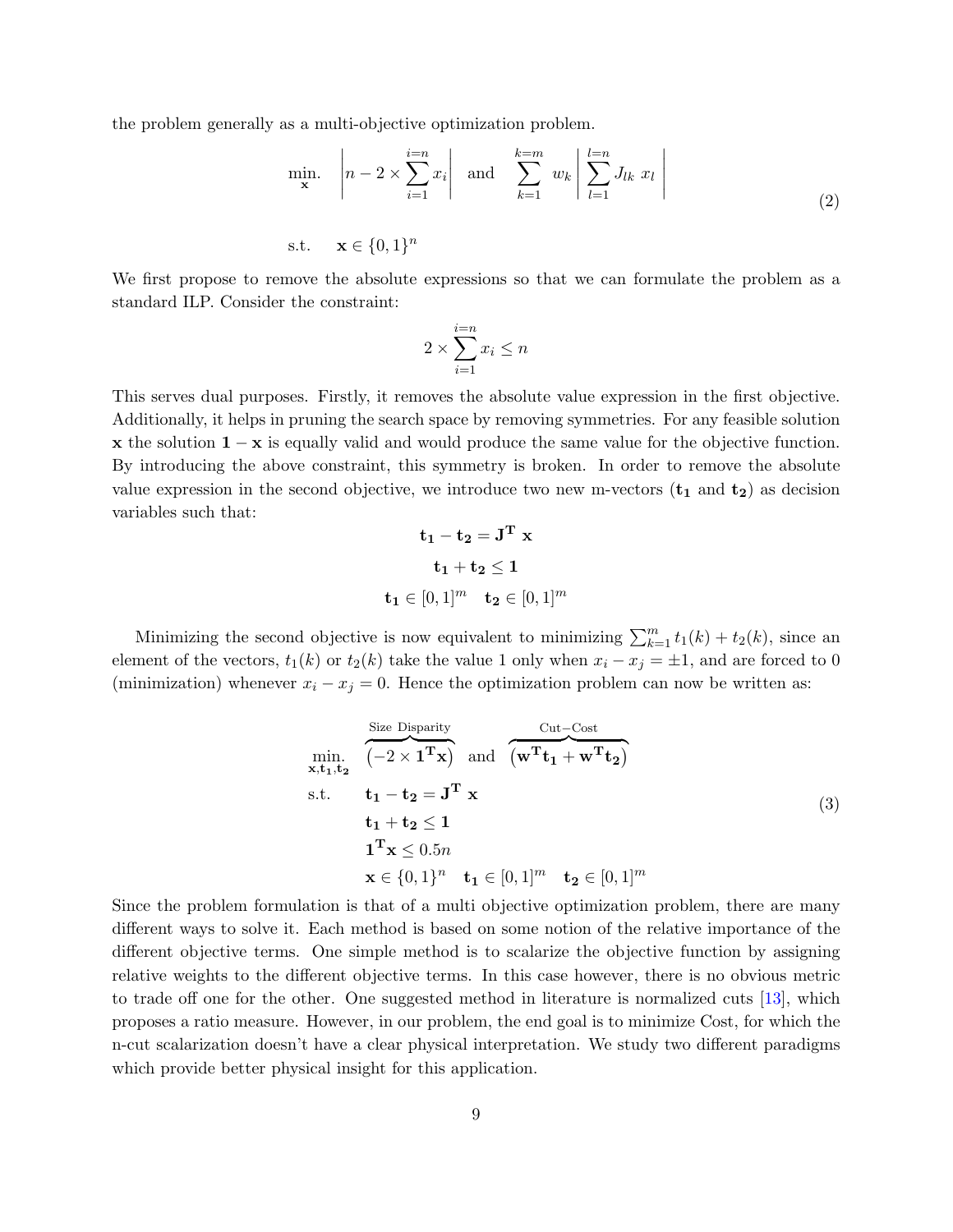### 4.1 Lexicographic solution

The first method is that of a lexicographic optimization where the idea is that one objective is infinitely more important than the other. Lexicographic solutions to multi objective optimization has been extensively researched [14] and also successfully applied to sensor placement problems [15, 16]. Here the first objective is given precedence and is minimized first and among multiple solutions which can achieve this, the one which minimizes the second objective is picked, and so on. In this problem, we give more importance to the balanced partitioning objective, and admit only those solutions which produce perfectly balanced partitions. Conceptually, among the  $\binom{n}{n}$  $\binom{n}{n/2}$  possible solutions for obtaining balanced partitions, that solution which minimizes the cut-cost is chosen. However, we do not explicitly enumerate all these possibilities, but instead solve the following ILP.

$$
\min_{\mathbf{x}, \mathbf{t}_1, \mathbf{t}_2} \mathbf{w}^{\mathrm{T}} \mathbf{t}_1 + \mathbf{w}^{\mathrm{T}} \mathbf{t}_2
$$
\n
$$
\text{s.t.} \qquad \mathbf{t}_1 - \mathbf{t}_2 = \mathbf{J}^{\mathrm{T}} \mathbf{x}
$$
\n
$$
\mathbf{t}_1 + \mathbf{t}_2 \le 1
$$
\n
$$
\sum_{i=1}^{i=n} x_i = \lfloor \frac{n}{2} \rfloor
$$
\n
$$
\mathbf{x} \in \{0, 1\}^n \quad \mathbf{t}_1 \in [0, 1]^m \quad \mathbf{t}_2 \in [0, 1]^m
$$
\n
$$
(4)
$$

### 4.2 Goal programming

The second method is goal programming, where we set a nominal goal for one objective. For example, this can be introduced in the form of a constraint, so that the search space is confined to those situations which meet this goal. We use this idea for our problem to get a good handle over the partition sizes. By deviating a little from exact bisection, we may be able to reduce the cut-size significantly. In such cases goal programming can be very effective. We assign a goal on the partition size to take the form  $\sum_{i=1}^{n} x_i \ge (0.5 - \gamma)n$  which guarantees a minimum size for both partitions.  $\gamma$  is a parameter which defines the level of goal. Based on our simulations, a good choice is  $\gamma = 0.1$ , so that partitions have a minimum size of 0.4n.

In (5), we have added an additional term to the objective function,  $\frac{\epsilon}{n} \mathbf{1}^T \mathbf{x}$ . By choosing  $\epsilon$ appropriately, we can have  $\frac{\epsilon}{n} \mathbf{1}^T \mathbf{x} \leq min(\mathbf{w})$  and hence less than the minimum possible change in  $(\mathbf{w}^T \mathbf{t}_1 + \mathbf{w}^T \mathbf{t}_2)$ . Thus, addition of this term cannot alter the optimal value of cut-cost. The purpose of this term is to ensure that if there are multiple minimum cut-cost solutions which meet the partition size goal, we would obtain the most balanced partition.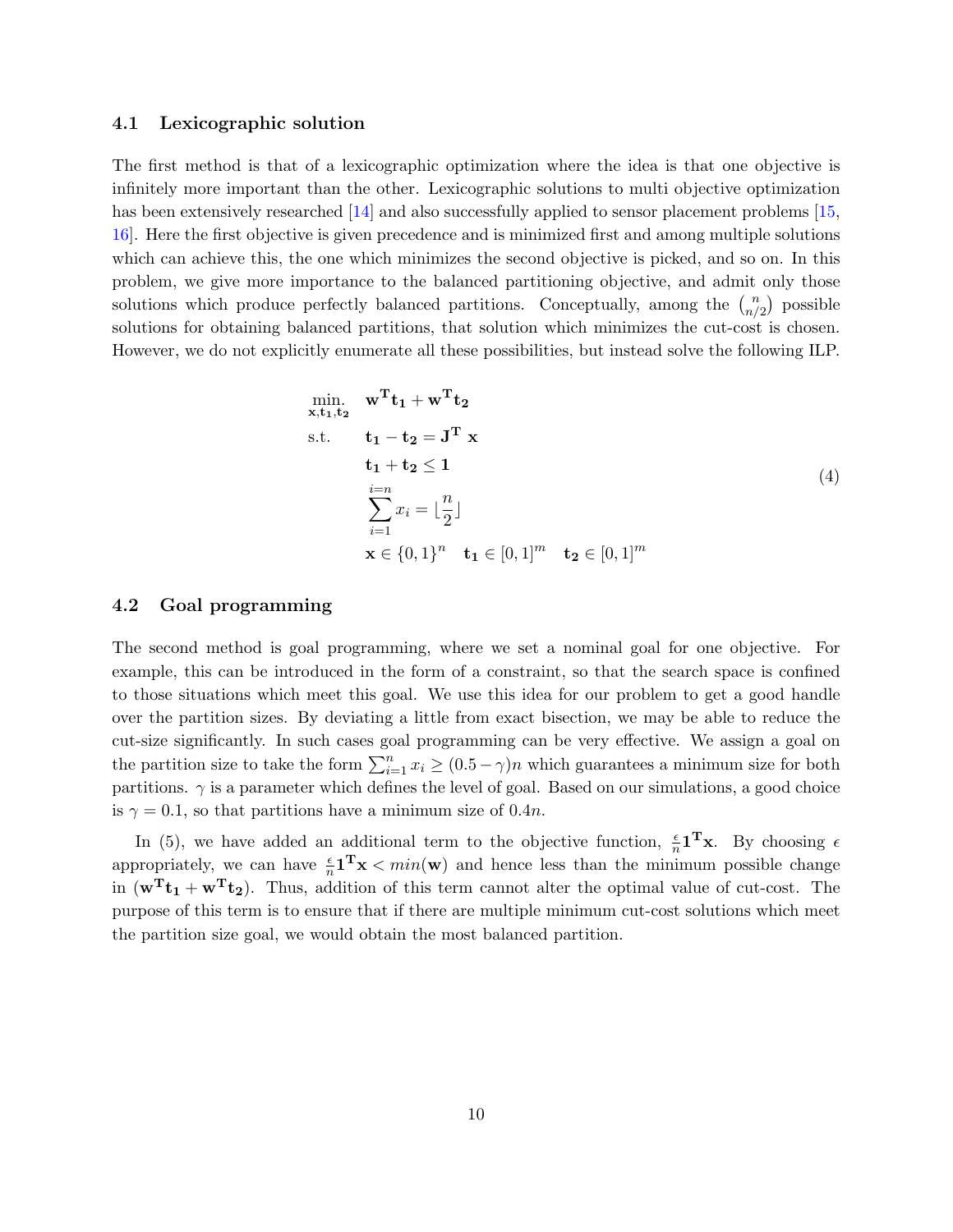min. 
$$
\mathbf{w}^{\mathrm{T}} \mathbf{t}_1 + \mathbf{w}^{\mathrm{T}} \mathbf{t}_2 + \left(-\frac{\epsilon}{n} \mathbf{1}^{\mathrm{T}} \mathbf{x}\right)
$$
  
\ns.t.  $\mathbf{t}_1 - \mathbf{t}_2 = \mathbf{J}^{\mathrm{T}} \mathbf{x}$   
\n $\mathbf{t}_1 + \mathbf{t}_2 \leq \mathbf{1}$   
\n $\sum_{i=1}^{i=n} x_i \leq \lfloor \frac{n}{2} \rfloor$   
\n $\sum_{i=1}^{i=n} x_i \geq \lceil (\frac{1}{2} - \gamma)n \rceil$   
\n $\mathbf{x} \in \{0, 1\}^n \quad \mathbf{t}_1 \in [0, 1]^m \quad \mathbf{t}_2 \in [0, 1]^m$ 

### 5 Graph Partitioning - Approximation

The general problem of graph partitioning with partition size or cardinality constraints are NP hard [17]. Hence, the ILP models formulated in previous sections must be solved directly to obtain the optimal solutions. For large problems, this may not be feasible, and hence we discus some approximate solution methods.

The idea of approximation algorithms for ILPs involve two steps: relaxing some constraints to solve a simpler problem, and a rounding-off step where solutions consistent with the actual constraints are recovered from the relaxed solutions. Graph partitioning has many approximation algorithms in literature which have been successfully used in different domains. For our application, approximation algorithms have two uses: it can be used to find quick and reliable estimates of upperbound associated with the field campaign, thereby help make informed policy calls regarding the feasibility of the field campaign. Additionally, it can also be used for the first few levels of very large networks, where ILPs become computationally expensive. For the subsequent levels, when network size has reduced greatly, the ILP algorithm can be used.

The relaxation step is both problem and application specific. For example, if one clearly knows the sizes of the partition - a scenario common in circuit design where number of components to be placed on a chip is known, a popular method of choice is the Kernighan and Lin algorithm [18]. This method is not applicable to our problem since cut-cost is directly tied to our overall objective, and partition sizes cannot be accurately predicted. Under such circumstances, methods from spectral graph theory are more appropriate. Our approach in spirit follows from the goal programming ILP formulation, and we ultimately arrive at a result which is similar to the spectral bisection method [19] but with subtle differences and alternative interpretations.

Consider an assignment variable for nodes to different partitions chosen as  $\mathbf{z} \in \{-1,1\}^n$  which is equivalent to the earlier choice of  $\mathbf{x} \in \{0,1\}^n$  through the transformation  $\mathbf{z} = (2\mathbf{x} - \mathbf{1})$ . We again wish to arrive at an assignment that minimizes cut-cost subject to partition size constraints.

$$
R(\mathbf{S}, \bar{\mathbf{S}}) = \frac{1}{2} \|\mathbf{J}^{\mathbf{T}} \mathbf{z}\|_1 = \frac{1}{4} \|\mathbf{J}^{\mathbf{T}} \mathbf{z}\|_2^2
$$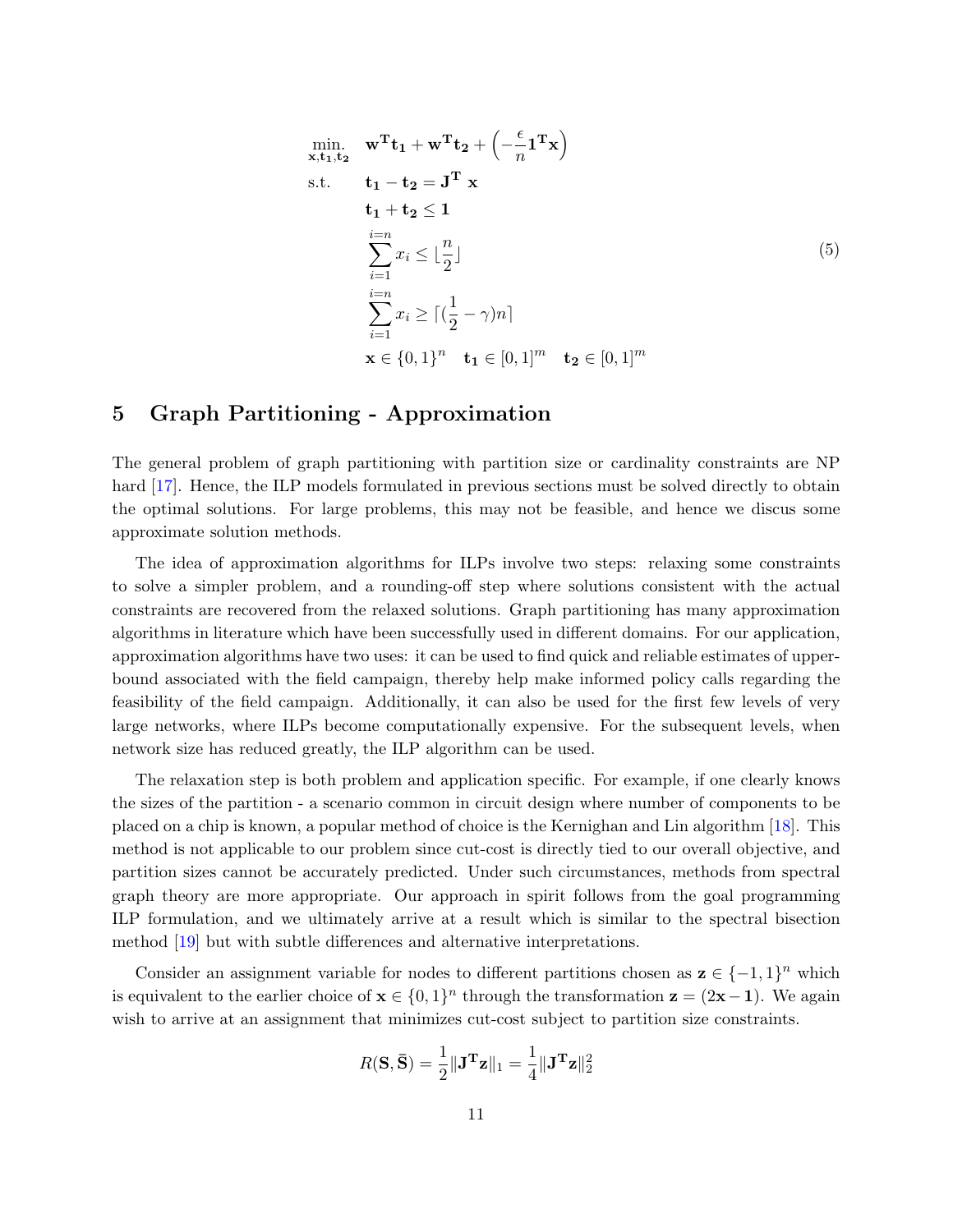where  $\|.\|_1$  and  $\|.\|_2$  represent the 1-norm and 2-norm respectively. For cases where edges have different costs, we can use the simple modification:  $\{J_{ik} = w_k, J_{jk} = -w_k\} \forall k$  such that edge k connects nodes  $i$  and  $j$ . In the previous section, the objective was formulated using the 1-norm. We now choose to minimize the 2-norm to obtain an approximate analytical solution. Assigning some relative cost  $\mu$  (unknown) to the two objectives, the problem can be posed as:

$$
\min_{z} \quad \underbrace{\left(\mathbf{z}^{\mathbf{T}} \mathbf{J} \mathbf{J}^{\mathbf{T}} \mathbf{z}\right)}_{\text{Cut}-\text{Cost}} + \underbrace{\mu \left(\mathbf{1}^{\mathbf{T}} \mathbf{z}\right)^{2}}_{\text{Size Disparity}}
$$
\n
$$
\text{s.t.} \quad \mathbf{z} \in \{-1, 1\}^{n} \tag{6}
$$

The goal programming size constraint will be imposed explicitly at a later stage. We relax the integral constraint on **z**, viz.,  $\mathbf{z} \in \{-1,1\}^n$  to  $\mathbf{z} \in \mathbb{R}^n$  and  $\mathbf{z}^T \mathbf{z} = n$ . Next we express **z** using the orthonormal set of eigenvectors of  $JJ^T$ . Let  $\lambda_1, \lambda_2, \ldots, \lambda_n$  be the eigenvalues of  $JJ^T$  sorted in ascending order with eigenvectors  $\mathbf{u}_1, \mathbf{u}_2, \ldots, \mathbf{u}_n$  respectively. Defining  $\mathbf{U} = [\mathbf{u}_1, \mathbf{u}_2, \ldots, \mathbf{u}_n]$ we can write  $z = U\alpha$  where  $\alpha$  is the vector of projections onto  $u_1, u_2, \ldots, u_n$ . From Property 3.2, we have  $\lambda_1 = 0$ ,  ${\bf u}_1 = \frac{1}{\sqrt{2}}$  $\frac{1}{n}$  and  $\lambda_i > 0$ ,  $i = 2, ..., n$ . The constraint  $\mathbf{z}^T \mathbf{z} = n$  is equivalent to  $\alpha_1^2 + \alpha_2^2 + \dots + \alpha_n^2 = n$  With this change of variables, the optimization problem in (6) after relaxation becomes:

$$
\min_{\alpha} \quad \alpha_2^2 \lambda_2 + \alpha_3^2 \lambda_3 \dots + \alpha_n^2 \lambda_n + n\mu \alpha_1^2
$$
\n
$$
\text{s.t.} \quad \alpha_1^2 + \alpha_2^2 + \dots + \alpha_n^2 = n \tag{7}
$$

with  $\lambda_2 \leq \lambda_3 ... \leq \lambda_n$ . The above problem can be solved analytically as follows:

- 1. If  $n\mu \leq \lambda_2$ , then  $\alpha_1^2 = n$  and  $\alpha_i = 0 \,\forall i \neq 1$
- 2. If  $n\mu > \lambda_2$ , then  $\alpha_2^2 = n$  and  $\alpha_i = 0 \; \forall i \neq 2$

The first solution indicates that if cut-cost is significantly more than cost associated with size disparity in partitions, the obvious solution is to not partition at all. This solution is trivial and is discarded. The second solution indicates that if cost associated with disparity is more than a certain threshold, then the solution is to partition such that  $\alpha_2^2 = n$ . This suggests the assignment choice as  $z = \sqrt{n} u_2$  where  $u_2$  is the eigenvector corresponding to the second smallest eigenvalue, also known as the Fiedler vector. Since  $\mathbf{u_2} \neq \mathbf{0}$  is orthogonal to  $\mathbf{u_1} = \frac{1}{\sqrt{2}}$  $\overline{n}$ , **u**<sub>2</sub> is non-trivial. In order to obtain an integer solution, we employ a simple round off procedure to obtain the solution **z** that is consistent with problem specifications, and also maximizes  $\alpha_2^2$ . The final solution is:

$$
\mathbf{z} = \text{sgn}(\mathbf{u_2})
$$

Note that the above solution maximizes  $\alpha_2^2$  which is only an approximation of the original problem. In order to minimize the true problem (6), we need to consider the relative magnitudes of the different eigenvalues which is possible only in a combinatorial setting. In fact, it is this approximation that enables us to arrive at a computationally tractable solution.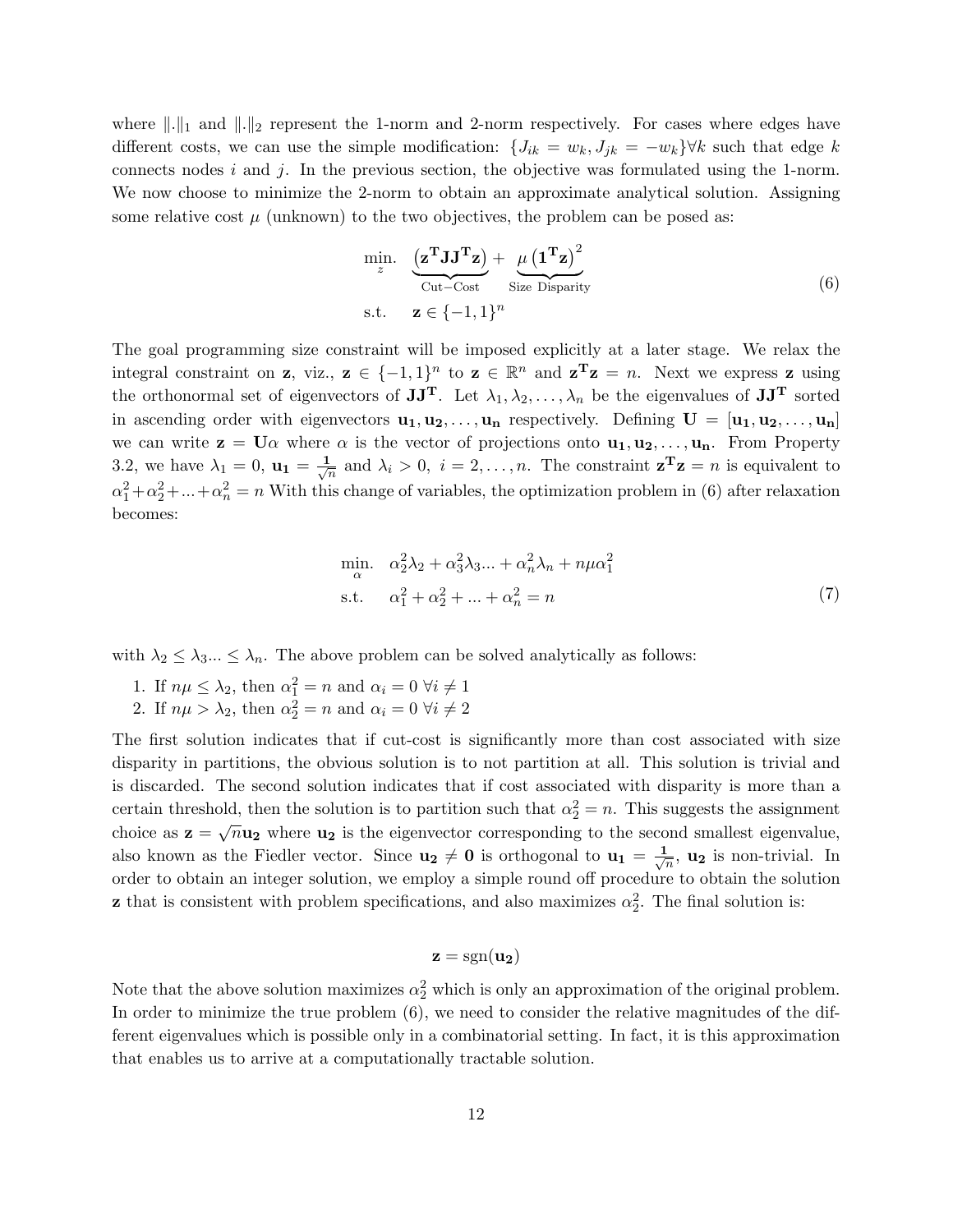Partitioning based on entries of Fiedler vector is known by the name of spectral bisection [19] and is known to produce skewed partitions [13]. This problem can be tackled by explicitly imposing a goal programming constraint as shown in Figure 4. We sort the entries of  $\mathbf{u}_2$  in ascending order, and normally assign partitions based on sign of the entry corresponding to each node. If we get skewed partitions, we can cut-off the partitions at the threshold defined by the minimum partition sizes. This is shown schematically in Fig.4. This assignment ensures that  $\alpha_2^2$  is maximized when adhering to the partition size constraints. This is because there is a fixed number of sign mismatches that would occur between  $z_i$  and  $u_2(i)$  which reduces the value of  $\alpha_2$  from its maximum possible value. By sorting and assigning nodes to partitions such that sign mismatches always occur with  $u_2(i)$  of least magnitude, the maximum possible value of  $\alpha_2$  is achieved in presence of the partition size constraint.

Remark: While we have presented two methods here (ILP and approximation scheme) which work well for the target application as seen through case studies, researchers have attempted other approximation algorithms, and the field of graph partitioning is very rich in literature. Some of these methods employ the use of semi-definite programming and randomized algorithms [20, 17]. We do not present the results of these algorithms since the size of benchmark networks considered in this paper were not large enough to render ILPs computationally infeasible, and the spectral bisection method provides adequate performance. However, if necessary, it is trivial to incorporate other approximate partitioning methods into Protocol 1.



Figure 4: Incorporating size restriction to approximation algorithm.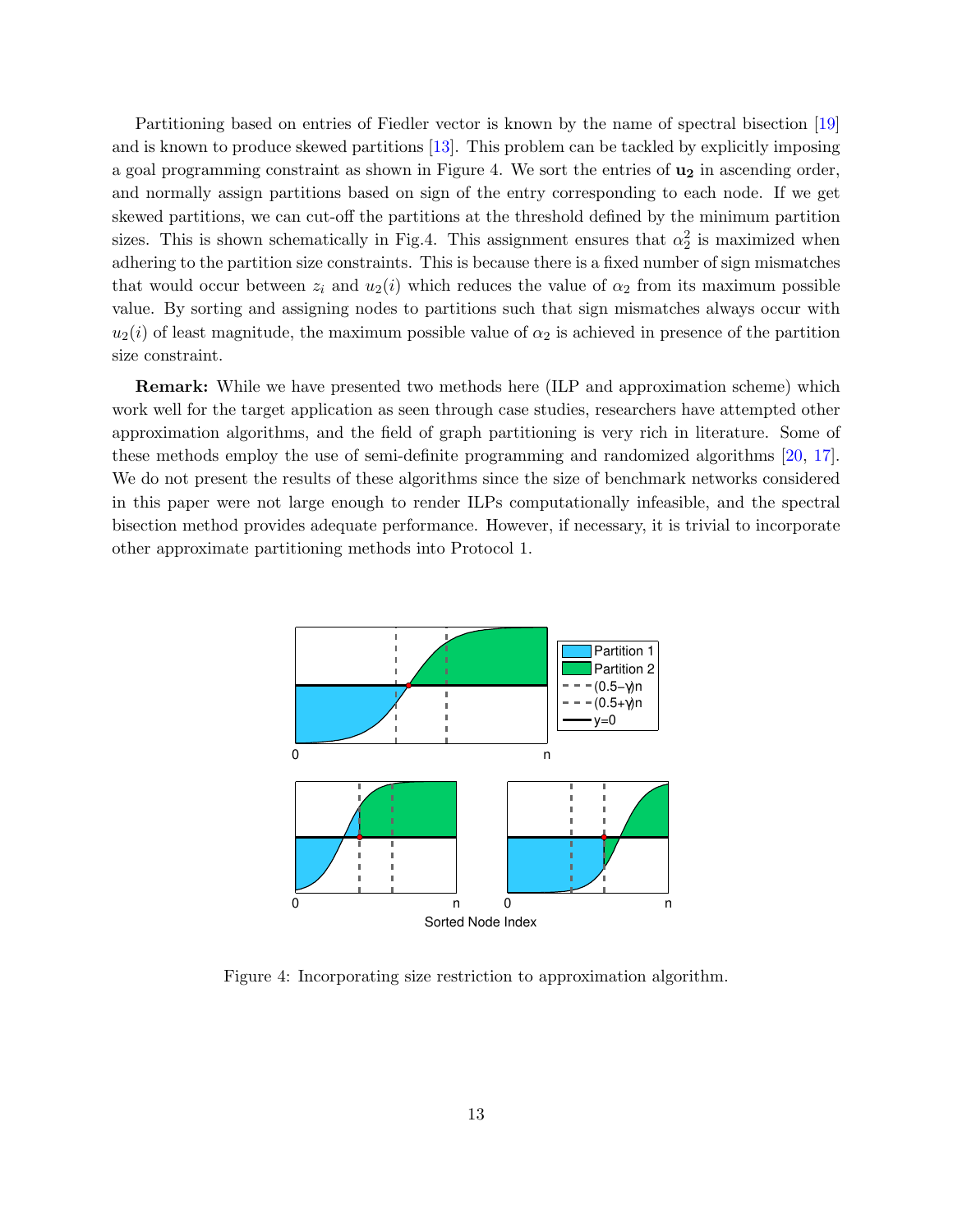### 6 Results and Discussion

To test the proposed methods, we have chosen representative water distribution networks used frequently in literature. These include the EXNET, Richmond, DTown, and Colorado Springs networks. Researchers [21] have studied the topology of these networks, with emphasis on analyzing properties like link density, clustering coefficient, betweenness centrality etc.

We have chosen these networks due to the wide spectrum of size, formation, and organizational patterns; and hence representative of most WDNs [21]. The EXNET network is a large realistic benchmark problem used for multi-objective optimization of water systems. The Colorado Springs network is an example with multiple water supply sources, while the Richmond network is a subnetwork of the Yorkshire Water system in the UK with a single reservoir. The DTown network was used in the Battle of the Water Network II (BWN-II) as a design problem. In addition, we have also tested the algorithm on one sector of the Bangalore water distribution network, which is smaller in size compared to the other "full" networks, to study how the methods perform at smaller scales. Some important properties of these networks are summarized in Table 1. The layouts of these networks are illustrated in Fig. 5

Table 1: Properties of the networks studied. (*n* and  $m$  are the number of nodes and edges respectively; q is the link density  $\left(\frac{2m}{n(n-1)}\right); < k >$  and  $k_{max}$  are the mean and maximum node degrees)

| <b>Network</b>   | n    | m    | a            | $<\mathbf{k}>$ |    |
|------------------|------|------|--------------|----------------|----|
| Exnet            | 1893 |      | 2418 1.35e-3 | 2.55           | 10 |
| CO. Springs      | 1786 | 1992 | $1.25e-3$    | 2.23           | 4  |
| <b>Richmond</b>  | 872  | 957  | $2.52e-3$    | 2.20           | 4  |
| Dtown            | 401  | 459  | $5.72e-3$    | 2.29           | 5  |
| <b>Bangalore</b> | 150  | 155  | $1.43e-2$    | 2.07           | 5  |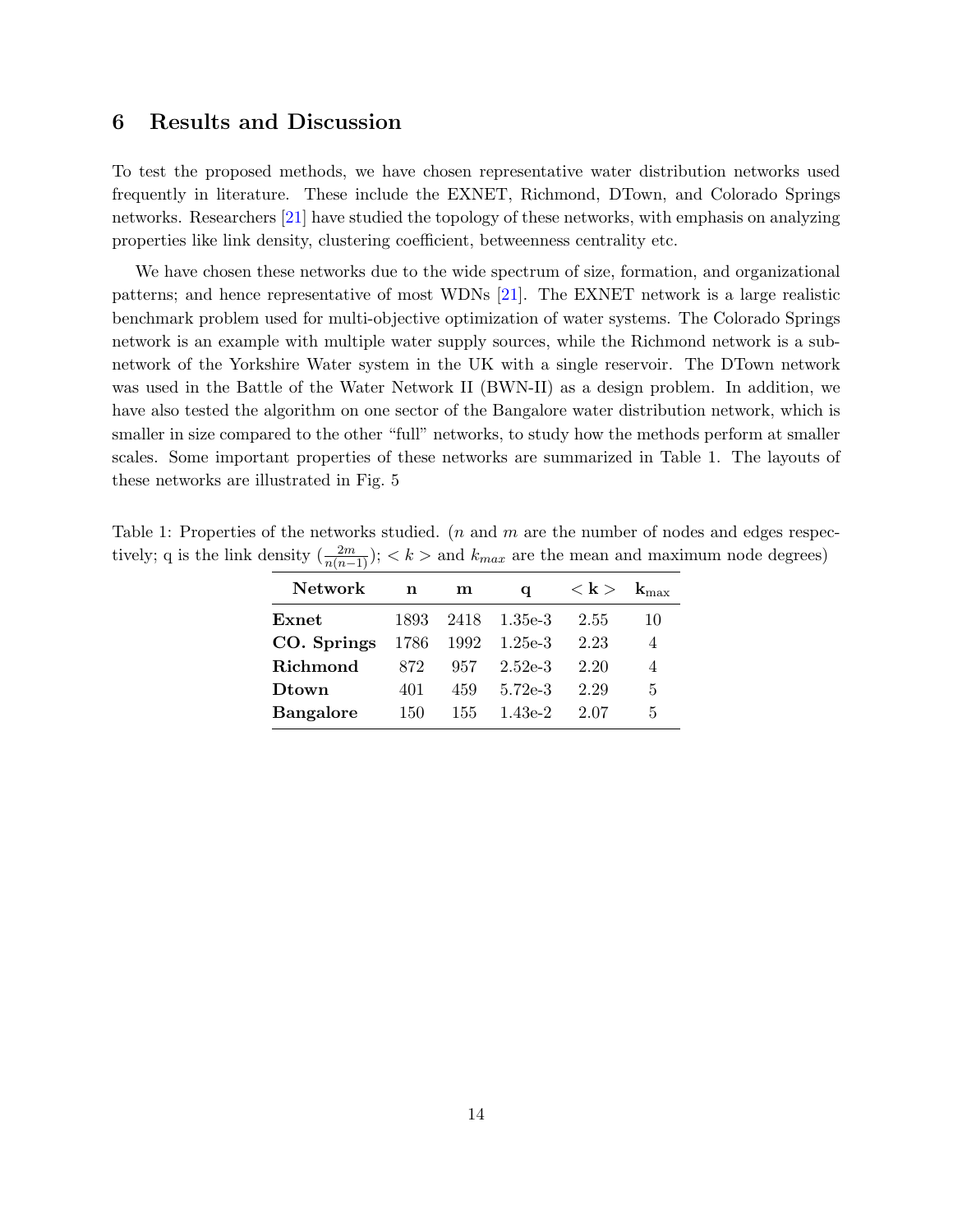

Figure 5: Layouts of the different networks considered in this paper. Network structure and layout was obtained from the website of The Centre for Water Systems at the University of Exeter.

### 6.1 Case Study 1 - Leak in nodes

In the first case study, we assume that leaks are always present in nodes. This is a continuation of the assumptions made in the problem formulation. We choose to apply the algorithm repeatedly till we find the leaky node (this corresponds to  $\delta = 1$  in Protocol 1). We simulate the leak in every node, and apply the protocol repeatedly till we find it, and record the number of queries required. This corresponds to a full enumerative study since we iterate over every possible leak scenario. The summary statistics are tabulated in Tables 2 and 3.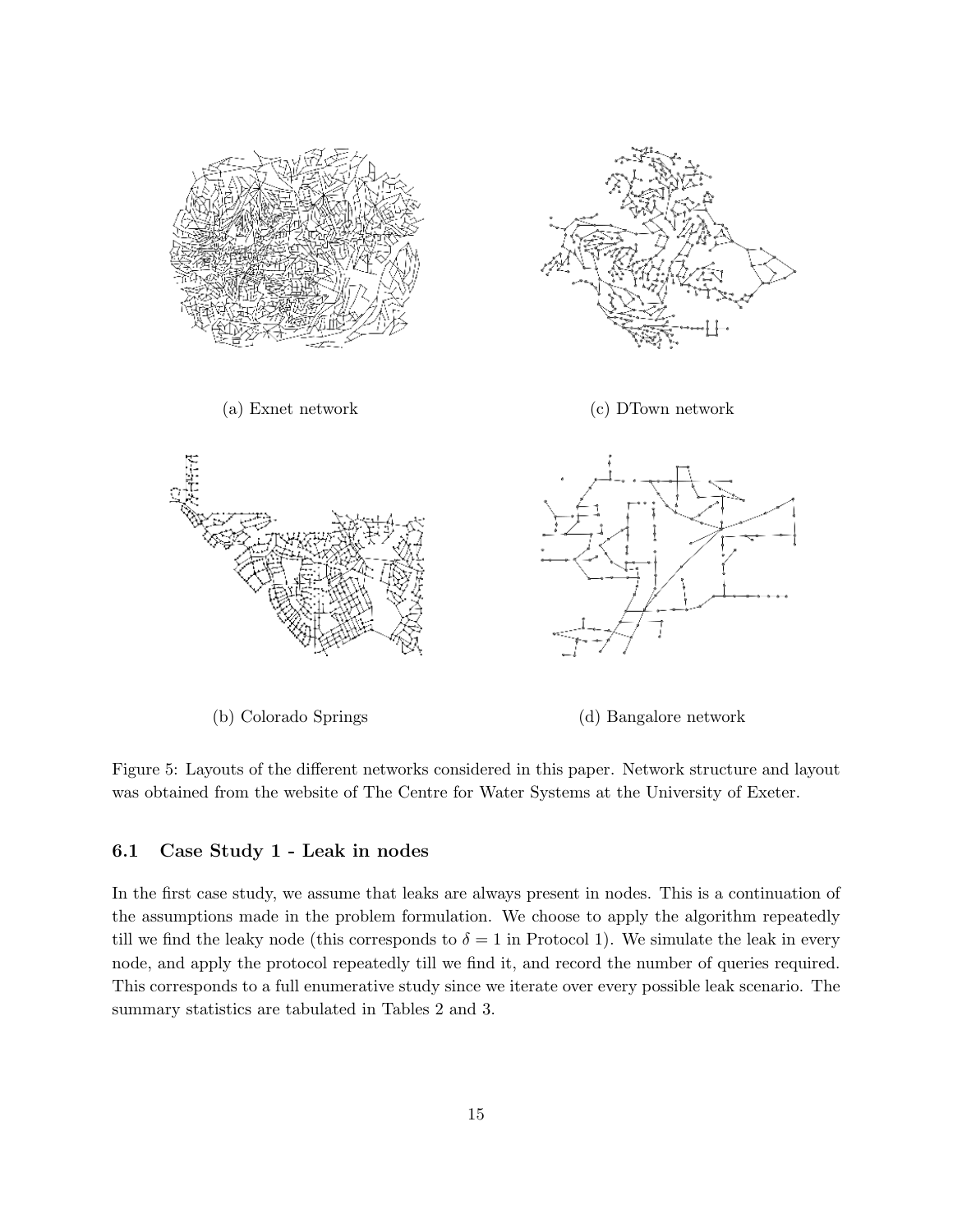For the goal programming formulation, a nominal goal of  $\gamma = 0.1$  was chosen. This corresponds to requirement that both partitions have at least  $0.4n$  nodes. As expected, the number of queries required are minimal when solving the goal programming ILP. It is also observed that the approximation algorithm performs reasonably well, with the number of queries much smaller than the size of network (both nodes and edges). As an example, when using the goal programming ILP formulation, for the largest network Exnet, the maximum number of queries required is only 1.7% of the number of edges. For the Bangalore network, which is the smallest considered, about 8.4% of the edges need to be queried in the worst case. This is expected since in small networks or sub-networks, modular features are less prominent. Similar trends are observed when using the approximation algorithm as well. Under worst case scenario, the fraction of queries (against edges) required when using the approximation method is 2.9% for Exnet and 8.4% for Bangalore.

| Table 2. Results of the using Goal-Frogramming method |       |                        |      |     |      |  |
|-------------------------------------------------------|-------|------------------------|------|-----|------|--|
| <b>Network</b>                                        |       | Number of measurements |      |     |      |  |
|                                                       | mean  | median                 | mode | max | std  |  |
| Exnet                                                 | 29.74 | 31                     | 34   | 42  | 5.88 |  |
| CO. Springs                                           | 23.78 | 22                     | 22   | 38  | 4.92 |  |
| Richmond                                              | 11.80 | 11                     | 10   | 20  | 2.23 |  |
| Dtown                                                 | 11.10 | 11                     | 10   | 16  | 1.60 |  |
| <b>Bangalore</b>                                      | 10.44 | 10                     | 10   | 13  | 1.10 |  |
|                                                       |       |                        |      |     |      |  |

Table 2: Results of ILP using Goal-Programming method

| <b>Network</b>   | Number of measurements |        |      |     |      |  |
|------------------|------------------------|--------|------|-----|------|--|
|                  | mean                   | median | mode | max | std  |  |
| Exnet            | 54.58                  | 53     | 50   | 71  | 6.40 |  |
| CO. Springs      | 35.90                  | 33     | 31   | 51  | 6.81 |  |
| Richmond         | 13.56                  | 13     | 13   | 23  | 3.38 |  |
| Dtown            | 12.26                  | 12     | 12   | 18  | 1.78 |  |
| <b>Bangalore</b> | 10.31                  | 10     | 9    | 13  | 1.37 |  |

Table 3: Results of approximation algorithm

### 6.2 Case Study 2 - Leak in edges/pipes

In most practical cases, it is unlikely that leaks can be present only in nodes. In general, we would not know upfront the nature of leak (whether it is at a node or on a pipe). In the appendix, we discuss a simple modification of the method to enable leak detection in pipes as well.

For this case study, we again run the protocol till we find the leaky pipe, though it can be stopped prematurely if required. As an illustration consider the situation shown in Fig. 6(a) which contains a leaky pipe shown in red. We query different edges in sequence as shown in Fig.  $6(b,c,d)$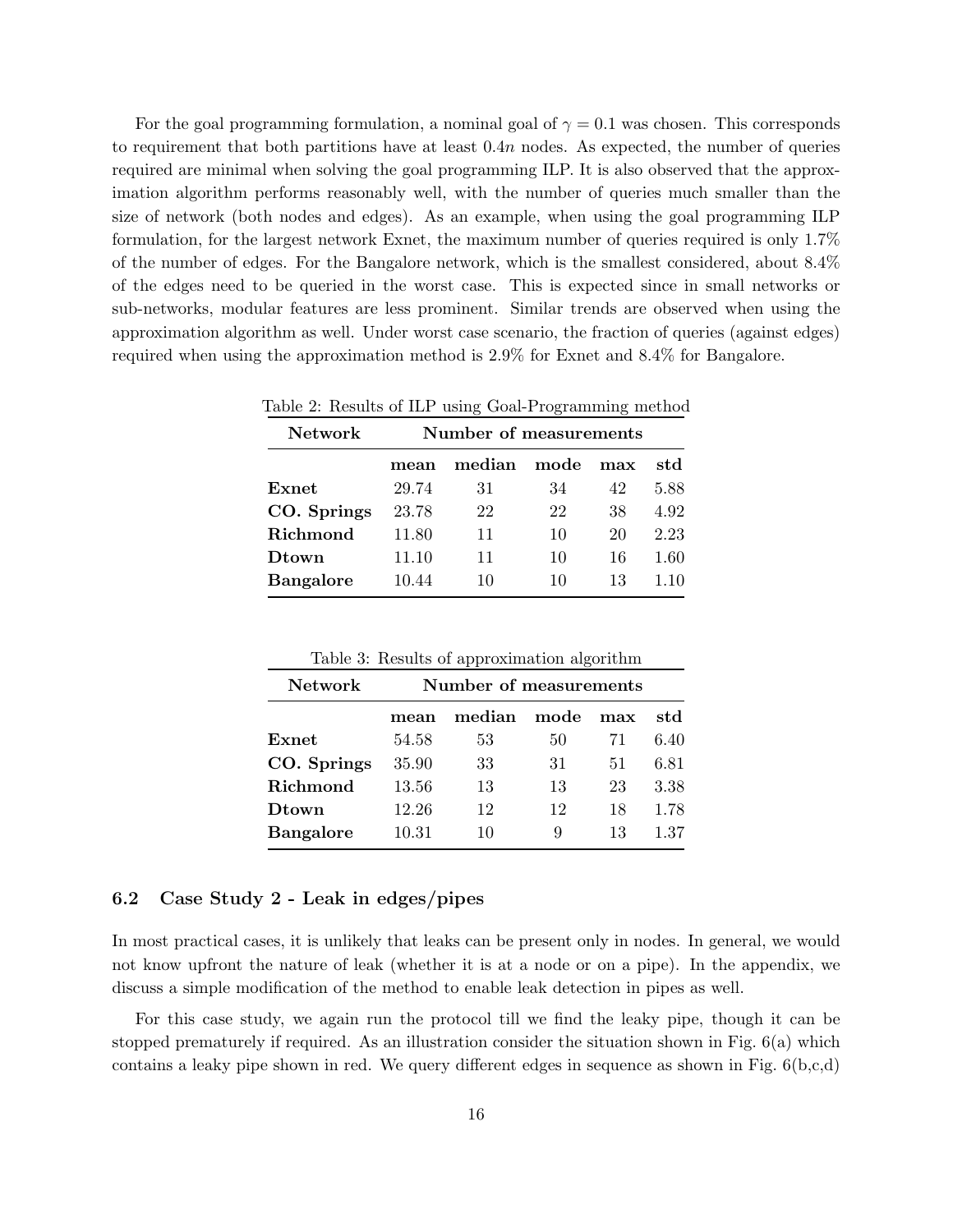where the thick black lines indicate pipes that are queried. The process is continued till we converge to the leaky pipe. We again perform a full enumerative study to generate the results presented in Tables 4 and 5.

For goal programming, we set  $\gamma = 0.1$ . Similar trends to Case Study 1 are observed where the ILP GP formulation performs well and requires only a small fraction of queries. For the largest network, only 2.3% of edges are queried, and for the smallest network, about 11% of the edges are queried, in the worst case when using the goal programming ILP formulation.

| <b>Network</b>   | Number of measurements |        |      |     |      |
|------------------|------------------------|--------|------|-----|------|
|                  | mean                   | median | mode | max | std  |
| Exnet            | 34.00                  | 35     | 34   | 55  | 6.73 |
| CO. Springs      | 26.20                  | 25     | 24   | 45  | 5.11 |
| Richmond         | 14.00                  | 13     | 12   | 25  | 2.85 |
| Dtown            | 13.13                  | 13     | 12   | 22  | 2.31 |
| <b>Bangalore</b> | 12.10                  | 12     | 12   | 17  | 1.28 |

Table 4: Results of ILP using Goal-Programming method

|                |                        | Table 5: Results of approximation algorithm |    |     |       |  |
|----------------|------------------------|---------------------------------------------|----|-----|-------|--|
| <b>Network</b> | Number of measurements |                                             |    |     |       |  |
|                | mean                   | median mode                                 |    | max | std   |  |
| Exnet          | 48.37                  | 50                                          | 59 | 85. | 13.32 |  |
| CO. Springs    | 39.52                  | 38                                          | 31 | 59  | 7.93  |  |
| Richmond       | 15.50                  | 15                                          | 14 | 35  | 3.95  |  |

**Dtown** 15.35 15 14 29 3.18 **Bangalore** 12.00 12 11 18 1.65

Table 5: Results of approximation algorithm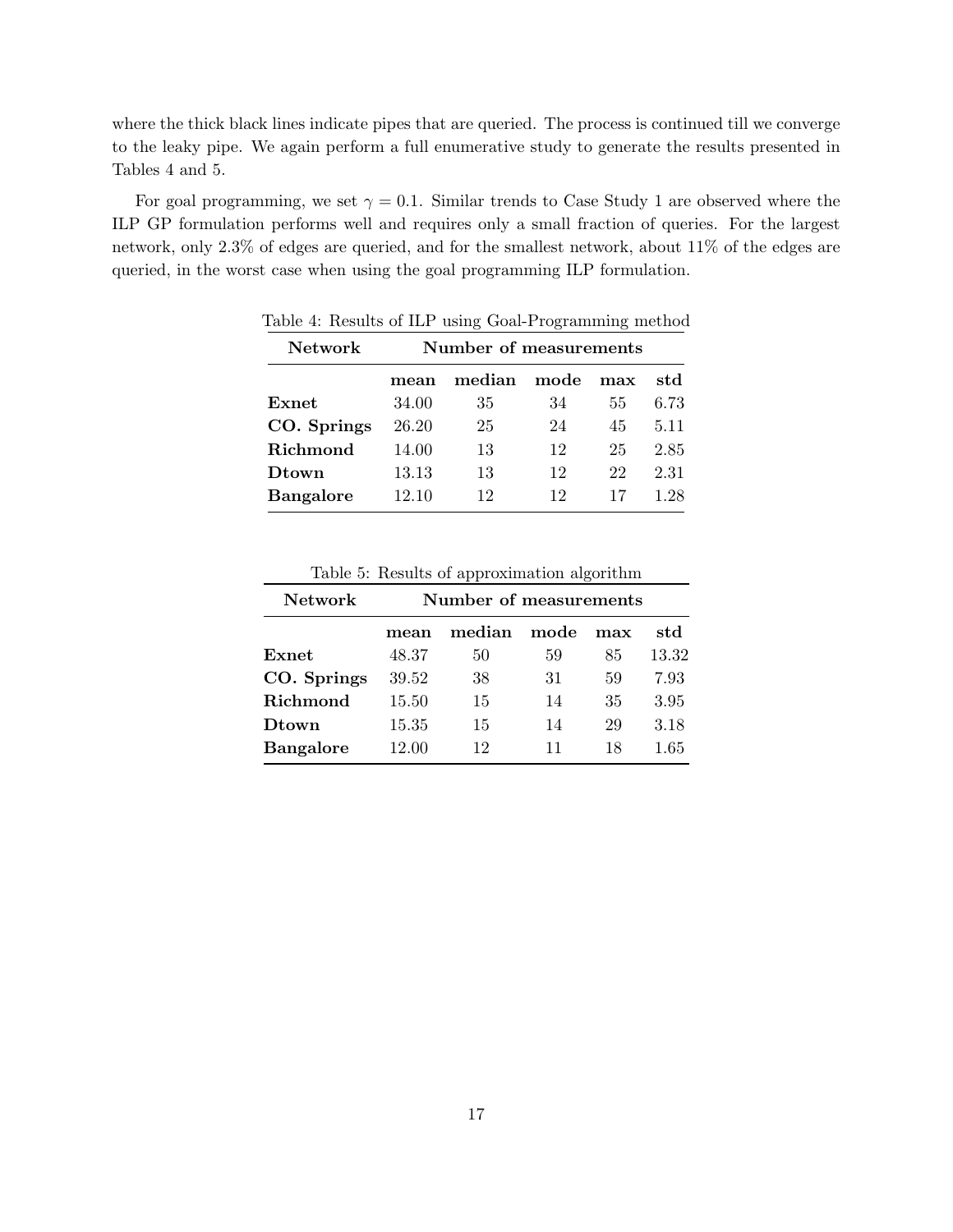

Figure 6: Sequence of pipes that are queried to identify the leak shown in (a) in red.

# 7 Conclusion

An effective graph partitioning based protocol to locate leaky units in water distribution networks is proposed. The protocol involves solving a multi-objective optimization problem that approximately models hierarchical graph partitioning. It was observed that a goal programming formulation handles the multiple objectives in an effective manner, producing high quality solutions. An approximate partitioning algorithm inspired by spectral clustering was also presented, and the results discussed. The performance of the protocol and various formulations was elucidated through case studies on standard water distribution networks. It was observed that only a very small fraction of pipes need to be queried for flow measurements, in order to find the leak location.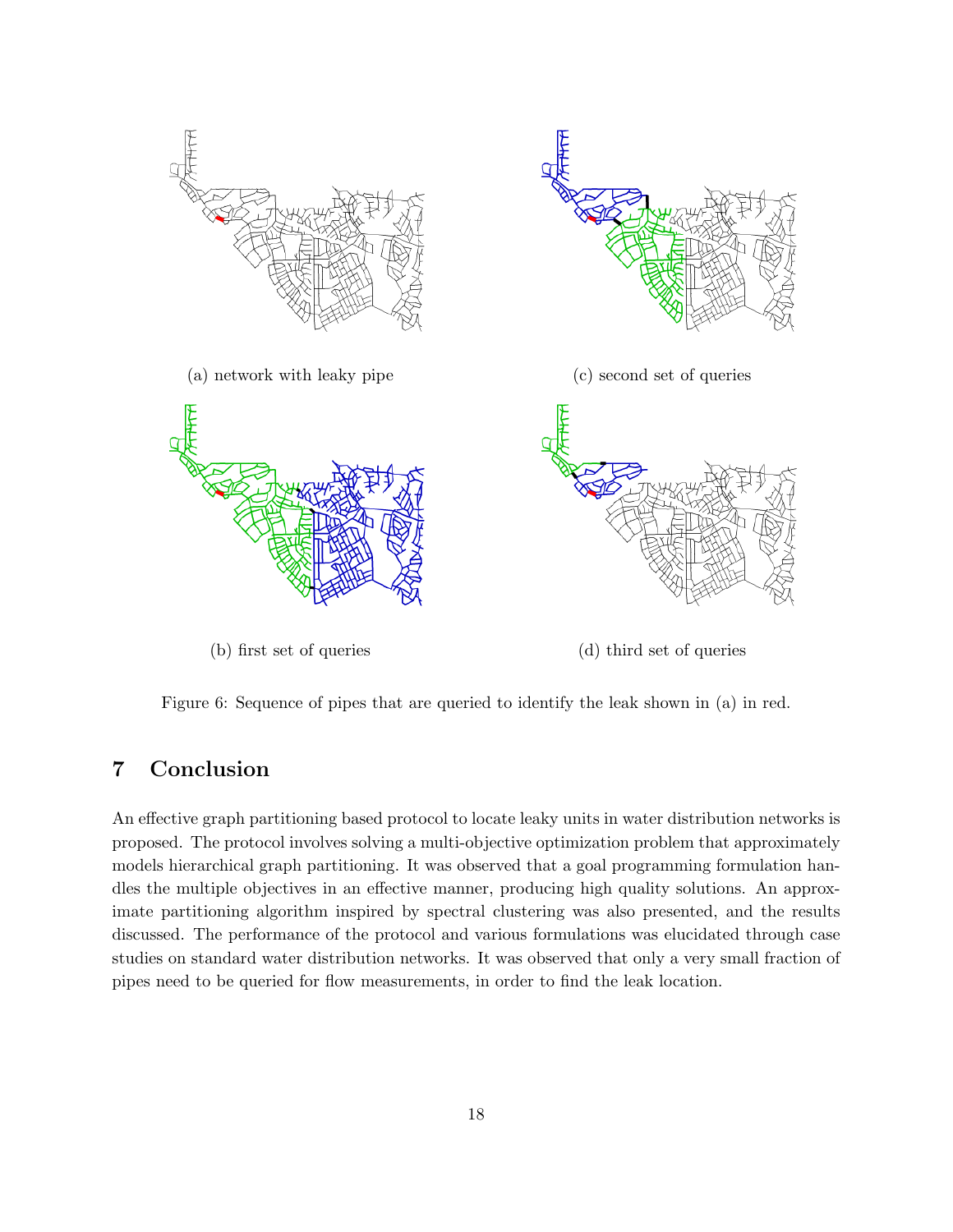# 8 Extensions and Future Work

In this section, we propose possible methods to avoid some assumptions made earlier. We also propose possible extensions and future work.

### 8.1 Leaks in pipes

As outlined earlier, extending the proposed protocol to include leak in pipes requires introducing more notations and modifying the protocol. For sake of brevity, we have presented this extension in the appendix.

### 8.2 Using existing sensors

In the original problem formulation and protocol in Section 3, we assumed that pre-installed sensors are not available. Whenever a measurement was required, a query or act of measurement must be performed to obtain the flow rate. However, for well designed WDNs, some pipes would already be fitted with permanent sensors. This could be for DMA sectorization, or other monitoring requirements. In addition to sensors, we can also make use of valves by completely closing the valve through which we indirectly know that the flow rate in that pipe is zero. If such a disruptive method is not desirable, then the use of valves can be avoided. One method to incorporate these factors is to simply assign a very low querying cost to those pipes which have valves or sensors installed on them so that partitions containing them are favored over others. An extreme case of this is to simply remove those edges which have sensors on them from the network before running the partitioning algorithm and then use the appropriate flow rates when performing the water balance.

### 8.3 Multiple leaks

The proposed algorithm can be very naturally extended to cases where there are multiple leaks. In such a scenario, more than one sub-network would show an imbalance at some stage of the hierarchical partitioning exercise. After this point, we apply the same method to each of these sub-networks with imbalances. The only binding assumption in such a case is the absence of any material ingress - i.e. all the leaks are material losses out of the network, and water cannot enter the network through pipe ruptures.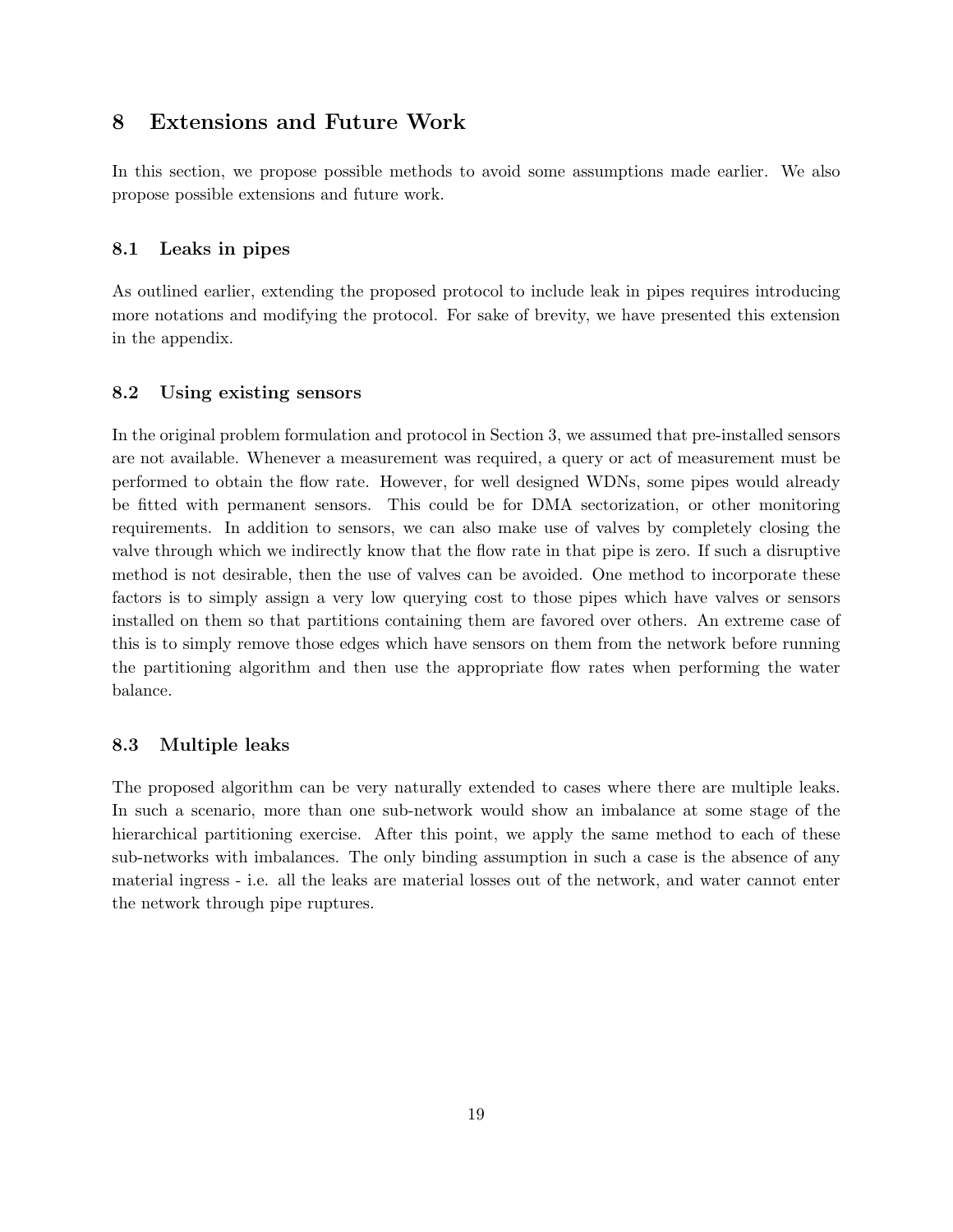Protocol 2: Leak Detection Protocol Data: Graph  $G(N, E)$  containing leaky node,  $\delta$  (threshold) Initialize:  $Cost \leftarrow 0$ ; LeakySet  $\leftarrow \{\}$ **Procedure:** (LeakySet, Cost)  $\leftarrow$  FindLeak( G, Cost,  $\delta$ , LeakySet) Result: Leaky node(s) in LeakySet **Function** FindLeak( **G**, RunningCost,  $\delta$ , LeakySet) if  $size(G) > \delta$  then  $(S, S) \leftarrow$  partition  $(G)$  $Cost \leftarrow$  RunningCost +  $R(S, \bar{S})$ if  $Leaky(S)$  then (LeakySet, Cost) ← FindLeak( S, Cost, δ, LeakySet ) end if  $\text{Leaky}(S)$  then  $\vert$  (LeakySet, Cost) ← FindLeak( **S**, Cost, δ, LeakySet) end end else LeakySet  $\leftarrow$  LeakySet +  $N_G$  $Cost \leftarrow \text{RunningCost}$ end Return: (LeakySet, Cost)

### 8.4 Different partitioning criteria

In our work, we have tried to obtain partitions that are balanced in size of the sub-networks (measured in number of nodes). There are possibly alternate criteria for balanced partitions that take into account domain specific knowledge. For instance, if a probability distribution for leak occurrences in various nodes are available, we might want to obtain partitions that are balanced in this probability. This information could be obtained for instance through historical data or models utilizing network properties like pipe lengths, roughness factors etc. For instance, total length of pipe in a partition could be related to the probability of leak occurrence within the partition. It is easy to observe that node properties (like leak probability) can be easily incorporated into the ILP and Approximate algorithms. However, it is not trivial to partition based on edge attributes (like pipe length) which is a line of work we plan to pursue in the future.

### Acknowledgments

This work was partially supported by the Department of Science and Technology, India under the Water Technology Initiative (DST/TM/WTI/2K13/144) and the IIT Madras Interdisciplinary laboratory for data sciences (CSE/14-15/831/RFTP/BRAV).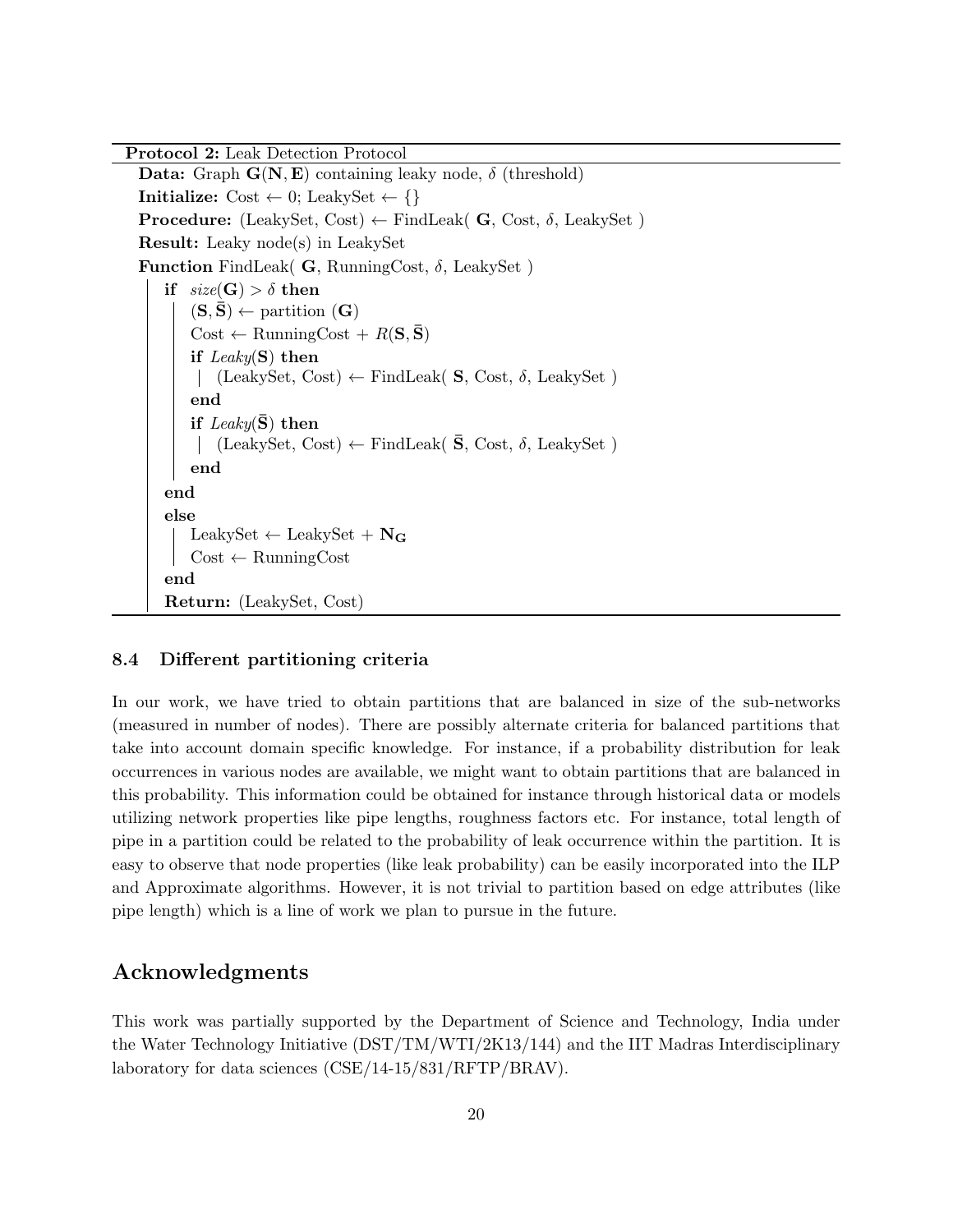# References

- [1] A. Colombo and B. Karney, "Energy and costs of leaky pipes: Toward comprehensive picture," Journal of Water Resources Planning and Management, vol. 128, no. 6, pp. 441–450, 2002.
- [2] R. Puust, Z. Kapelan, D. A. Savic, and T. Koppel, "A review of methods for leakage management in pipe networks," Urban Water Journal, vol. 7, no. 1, pp. 25–45, 2010.
- [3] F. Gonzalez-Gomez, M. A. Garca-Rubio, and J. Guardiola, "Why is non-revenue water so high in so many cities?," *International Journal of Water Resources Development*, vol. 27, no. 2, pp. 345–360, 2011.
- [4] W. Mpesha, S. Gassman, and M. Chaudhry, "Leak detection in pipes by frequency response method," Journal of Hydraulic Engineering, vol. 127, no. 2, pp. 134–147, 2001.
- [5] Z. Sun, P. Wang, M. C. Vuran, M. A. Al-Rodhaan, A. M. Al-Dhelaan, and I. F. Akyildiz, "Mise-pipe: Magnetic induction-based wireless sensor networks for underground pipeline monitoring," Ad Hoc Networks, vol. 9, no. 3, pp. 218 – 227, 2011.
- [6] A. F. Colombo, P. Lee, and B. W. Karney, "A selective literature review of transient-based leak detection methods," *Journal of Hydro-environment Research*, vol. 2, no. 4, pp. 212 – 227, 2009.
- [7] J. Liggett and L. Chen, "Inverse transient analysis in pipe networks," Journal of Hydraulic Engineering, vol. 120, no. 8, pp. 934–955, 1994.
- [8] M. Stephens, M. Lambert, A. Simpson, J. Vitkovsky, and J. Nixon, Field Tests for Leakage, Air Pocket, and Discrete Blockage Detection Using Inverse Transient Analysis in Water Distribution Pipes, ch. 471, pp. 1–10. 2004.
- [9] M. Stephens, A. Simpson, M. Lambert, and J. Vtkovsk, Field Measurements of Unsteady Friction Effects in a Trunk Transmission Pipeline, ch. 18, pp. 1–12. 2005.
- [10] N. Deo, Graph theory with applications to engineering and computer science. Prentice-Hall, Inc., 1974.
- [11] S. Narasimhan and N. Bhatt, "Deconstructing principal component analysis using a data reconciliation perspective," Computers & Chemical Engineering, vol. 77, pp. 74 – 84, 2015.
- [12] A. Rajeswaran and S. Narasimhan, "Network topology identification using PCA and its graph theoretic interpretations," arXiv preprint  $arXiv:1506.00438v2$  [cs. LG], 2015.
- [13] J. Shi and J. Malik, "Normalized cuts and image segmentation," Pattern Analysis and Machine Intelligence, IEEE Transactions on, vol. 22, no. 8, pp. 888–905, 2000.
- [14] H. Sherali and A. Soyster, "Preemptive and nonpreemptive multi-objective programming: Relationship and counterexamples," Journal of Optimization Theory and Applications, vol. 39, no. 2, pp. 173–186, 1983.
- [15] M. Bhushan and R. Rengaswamy, "Comprehensive design of a sensor network for chemical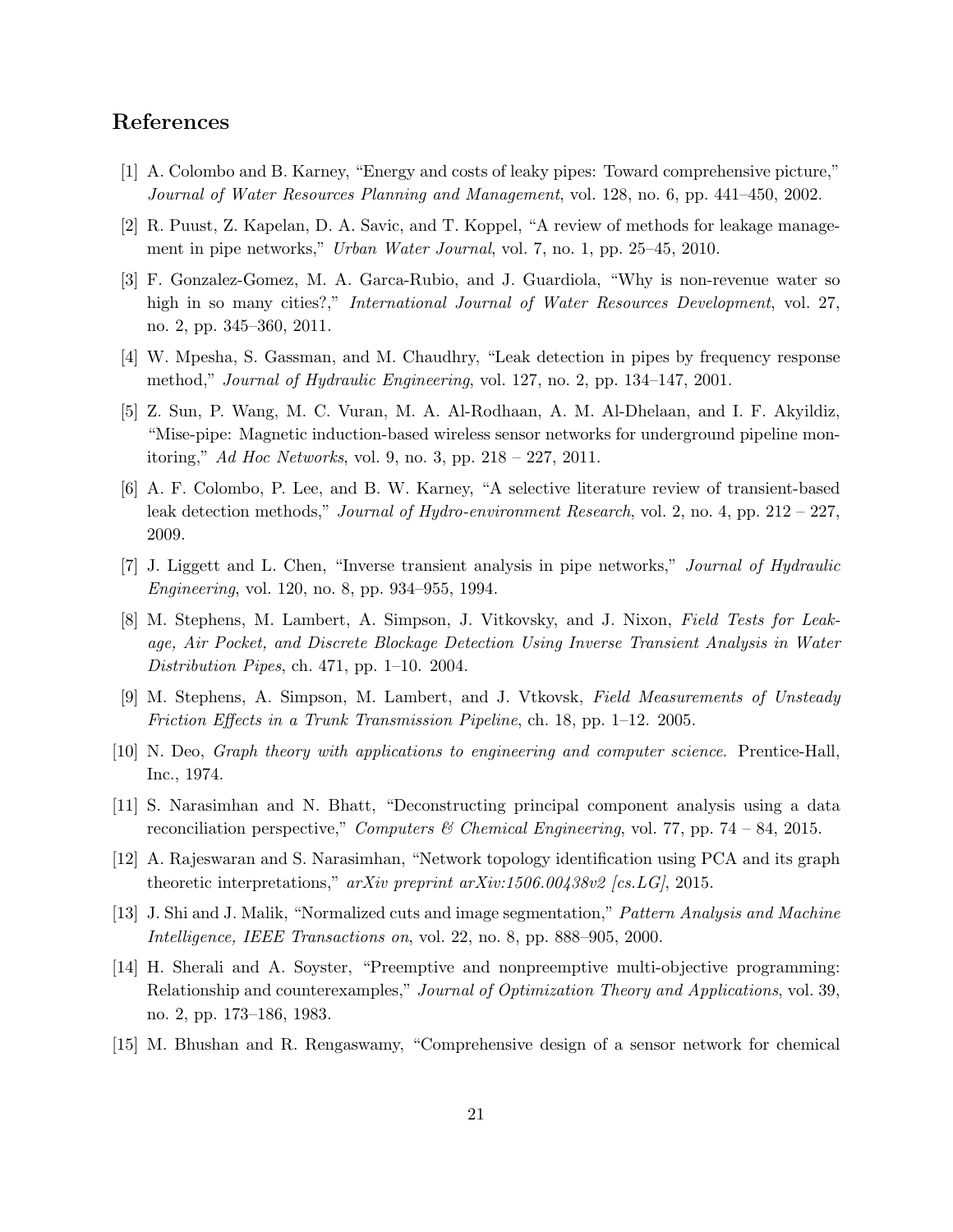plants based on various diagnosability and reliability criteria. 1. framework," Industrial  $\mathcal{B}$ Engineering Chemistry Research, vol. 41, no. 7, pp. 1826–1839, 2002.

- [16] M. Bhushan, S. Narasimhan, and R. Rengaswamy, "Robust sensor network design for fault diagnosis," Computers & Chemical Engineering, vol. 32, no. 45, pp.  $1067 - 1084$ , 2008.
- [17] S. Arora, S. Rao, and U. Vazirani, "Expander flows, geometric embeddings and graph partitioning," J. ACM, vol. 56, pp. 5:1–5:37, Apr. 2009.
- [18] B. W. Kernighan and S. Lin, "An efficient heuristic procedure for partitioning graphs," Bell System Technical Journal, vol. 49, no. 2, pp. 291–307, 1970.
- [19] A. Pothen, H. Simon, and K. Liou, "Partitioning sparse matrices with eigenvectors of graphs," SIAM Journal on Matrix Analysis and Applications, vol. 11, no. 3, pp. 430–452, 1990.
- [20] V. Guruswami and A. Sinop, "Lasserre hierarchy, higher eigenvalues, and approximation schemes for graph partitioning and quadratic integer programming with psd objectives," in Foundations of Computer Science (FOCS), 2011 IEEE 52nd Annual Symposium on, pp. 482– 491, Oct 2011.
- [21] A. Yazdani and P. Jeffrey, "Complex network analysis of water distribution systems," Chaos: An Interdisciplinary Journal of Nonlinear Science, vol. 21, no. 1, 2011.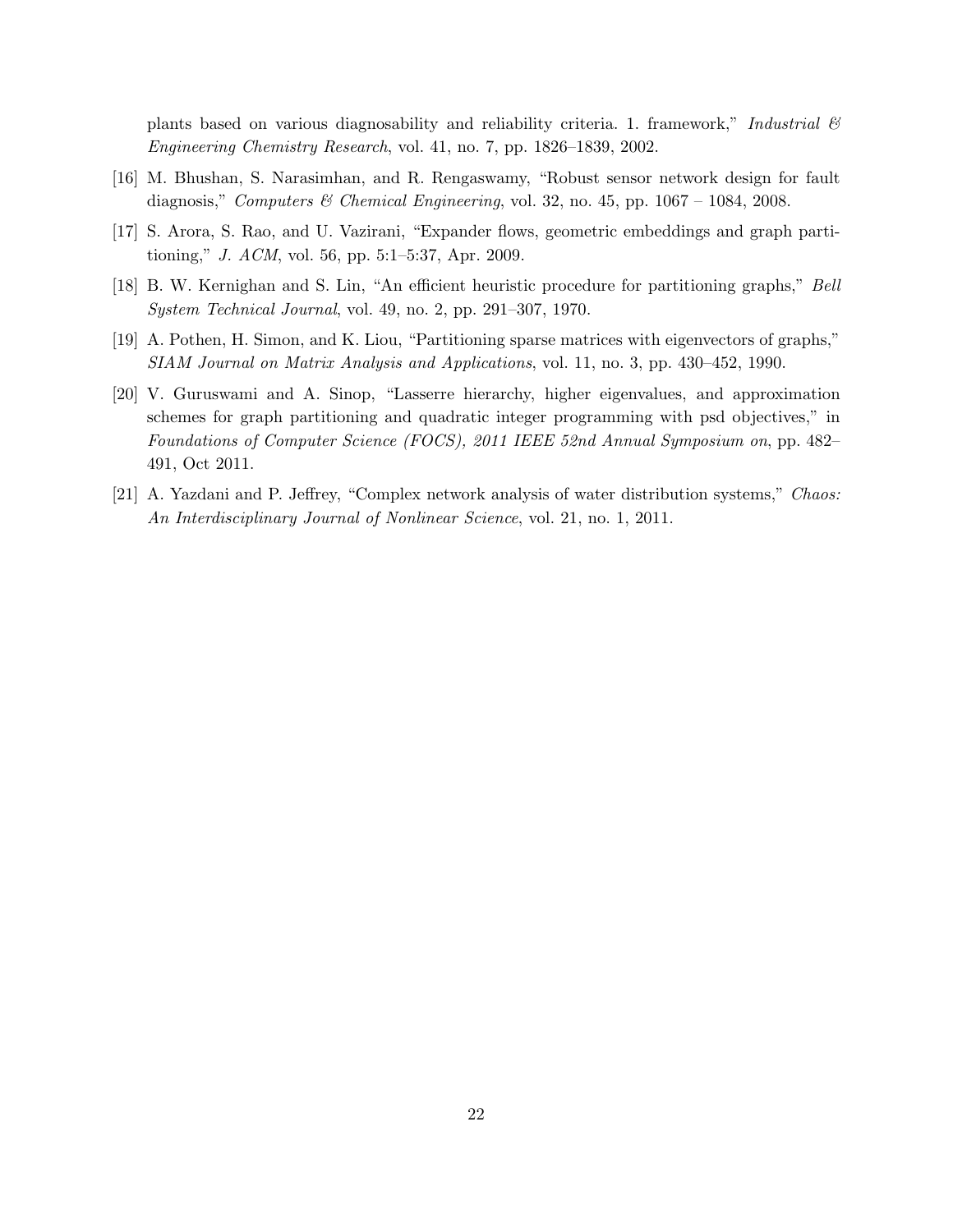# Appendix

In the main text, we presented the algorithm for finding leaks when they occur in nodes. However, in some cases, leaks may occur at any point along pipes as well. We now present an extension of the method for this case. We continue under the following assumptions:

- 1. The WDN is in steady state condition.
- 2. The topology of the WDN (ie the graph representation) is known.
- 3. Flow meters can measure the flow and also detect the direction.

We first present the idea for the simplistic case where there is a single leak and sensors are noiseless. Cosinder the graph G which contains the leak (either the full network, or network under consideration in some step of the recursive procedure). We consider a possible partition into S and  $\bar{S}$  by querying flows in cut( $S, \bar{S}$ ). For the above scenario, a straightforward approach to querying a pipe is to measure the flows at both it's end points – very close to the node, as shown in Fig. 7). If the flow at  $M_1$  and  $M_2$  do not match, it is clear the leak is in the pipe. However, if the flow rates at  $M_1$  and  $M_2$  are equal, then the leak is definitely not in this pipe. Following a similar procedure for all the pipes in  $cut(S, \bar{S})$ , we can trace the leak to either S or  $\bar{S}$  exactly . In other words, the leaky node or pipe is within the partition. We would of course need to account for the flows by adding source or sink terms to the nodes on which the connecting pipes were incident. For example, in Fig. 7, we need to add the flow rate in  $e_5$  by adding a source or sink term at nodes 4 and 5, depending on the direction of flow. In this strategy, the cost will be twice the cut-cost.

However, it is possible to reduce the cost with some modifications. When querying a pipe for the first time, rather than making two measurements, we can measure the flow at a single point close to the center. In this case however, the leak need not be in the interior of either partition. Since leaks can occur at any point on a pipe, the half-pipe segments of the crossing pipes (part of cut-set) could contain the leak. Thus we most modify our definition of partition to include these pipe segments as well (which are incident on only one node). We do this by introducing an artificial node at the point of measurement. Thus an edge between an actual node and artificial node represents a pipe segment. With this modification, the recursive procedure proposed in the main paper can be used. After many recursion steps, we may come to a stage where we need to query an edge between an actual node and artificial node. This amounts to measuring a pipe for the second time, where we



Figure 7: Taking measurements close to nodes